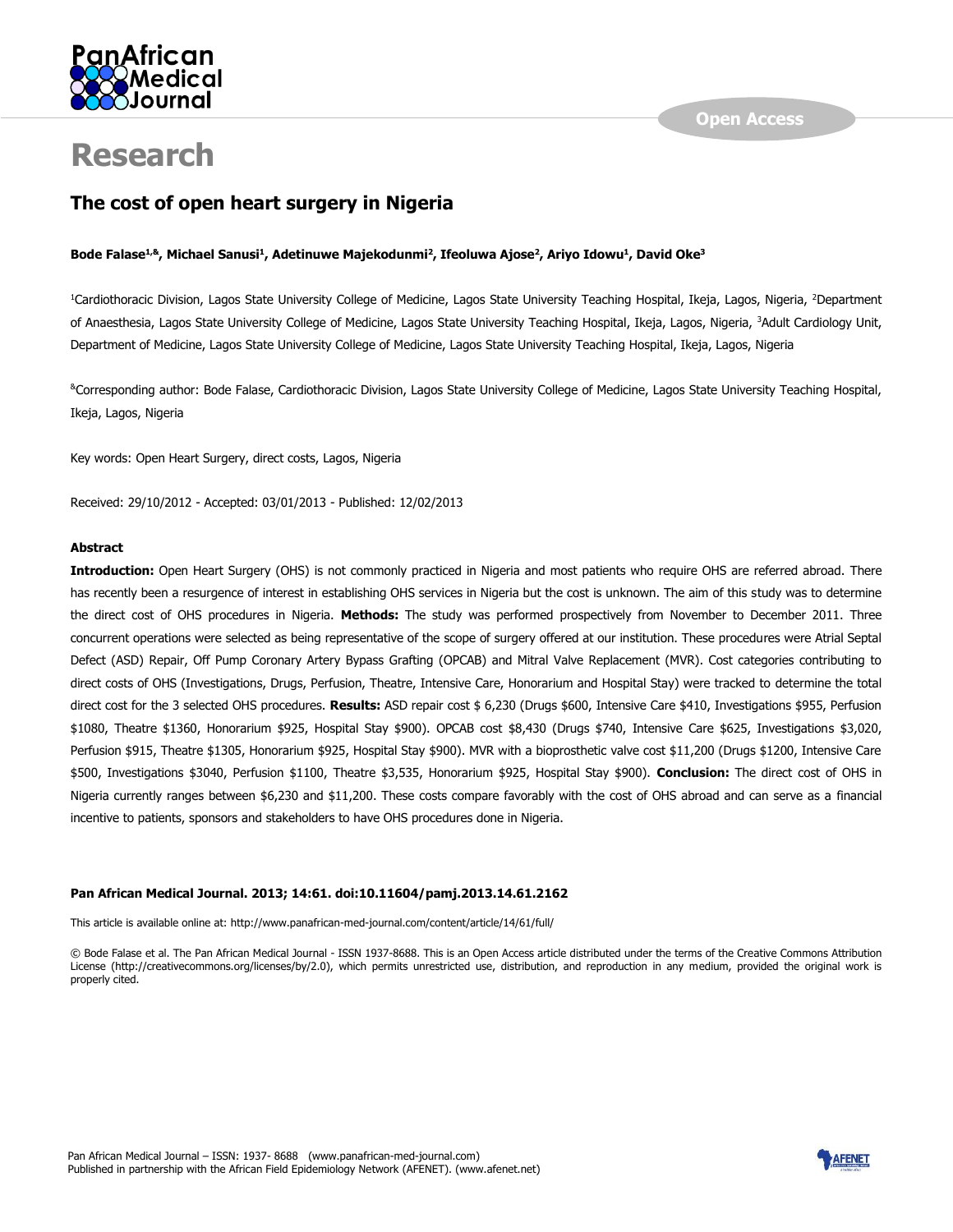# **Introduction**

Open heart Surgery (OHS) is not commonly performed in Nigeria. It was initially introduced to the country in 1974 and developed gradually but OHS activity in the only active centre at the time ceased by the year 2000 for various reasons, paramount of which was funding constraints [\[1-3\]](#page-4-0). There is a great disparity between the burden of cardiovascular disease and the surgical resources available in Nigeria. Both congenital and acquired heart diseases have a high prevalence. 25% of admissions of children in heart failure are due to congenital heart disease which is surgically correctable [\[4\]](#page-5-0). After hypertensive heart disease (56.7%), rheumatic heart disease (3.7%) is the most prevalent cardiac condition in adult patients referred for echocardiography [\[5\]](#page-5-1). 44% of medical admissions to a major Nigerian Teaching Hospital have been reported to be due to heart failure, of which 6.6% were due to rheumatic heart disease [\[6\]](#page-5-2). In the paediatric age group the commonest structural heart diseases in children referred for echocardiography in Lagos has been shown to be ventricular septal defect (41.7%) and atrial septal defect (20.2%) both of which are eminently correctable by surgery [\[7\]](#page-5-3). There is also a rising incidence of ischaemic heart disease [\[8,](#page-5-4)[9\]](#page-5-5). There is therefore a pressing need to establish the necessary resources to make OHS available in Nigeria which has already been done successfully in some West African cardiac centres [\[10,](#page-5-6)[11\]](#page-5-7). Efforts to resuscitate OHS in Nigeria are ongoing. 18 cases have been reported from Northern Nigeria [\[12\]](#page-5-8) and more recently our group at the Lagos State University Teaching Hospital has reported 51 cases of OHS done between 2004 and 2011[\[13\]](#page-5-9). A number of other teaching hospitals are at various stages of preparation for starting OHS programs. The Lagos State Government has also recently completed a new Cardiac Centre which will likely commence activity in 2013.

Establishment and sustainability of OHS programs requires a lot of investment in material and human resources and the Achilles&apos heel of most programs in developing countries is financing of operations since the majority of the local populations are severely indigent [14-16]. Unlike developed countries, health insurance schemes are not well developed so financing of OHS is done by Governments, charitable organizations, and out of pocket payments by patients and their sponsors. There is great variability in the cost of OHS worldwide as shown by a comparative analysis of OHS costs by India Brand Equity Foundation [\[17\]](#page-5-10). This showed that Coronary Artery Bypass Grafting which costs \$7000 in India costs \$43,000 in the UK and \$70,000-130,000 in the USA. The lack of OHS facilities in Nigeria has contributed to the drain on the Nigerian economy where an estimated \$500 million is lost annually as over 5,000 Nigerians travel overseas for medical interventions at a cost of \$20,000-\$40,000 per traveler [\[18\]](#page-5-11). A recent World Bank report put the Gross Domestic Product per capita income of Nigeria at just \$1,248 as compared to the United Kingdom with a Gross Domestic Product per capita of \$35,686 [\[19\]](#page-5-12) which emphasizes the fact that most Nigerian patients (apart from the privileged few) struggle to afford the cost of OHS and the current medical tourism is a huge drain on the economy that Nigeria can ill-afford.

It is therefore imperative that as OHS facilities are being developed in Nigeria the issue of financing is addressed, especially the issue of keeping costs low to make OHS affordable in Nigeria. This will however not be possible without initially determining the current cost of OHS in Nigeria which is unknown. The aim of the study was therefore to determine the current direct cost of OHS to assist Cardiac Surgery stakeholders in developing the resources for funding of OHS in Nigeria.

# **Methods**

### **Institutional setting**

Prior to November 2011, 48 OHS cases had been done in our institution. The procedures done were Mitral Valve Replacement in 14 patients (29.2%), Atrial Septal Defect Repair in 13 patients (27.1%), Ventricular Septal Defect Repair in 8 patients (16.7%), Aortic Valve Replacement in 5 patients (10.4%), excision of Left Atrial Myxoma in 2 patients (4.2%), Bidirectional Glenn Shunt in 2 patients (4.2%) , Tetralogy of Fallot repair in 2 patients (4.2%), Coronary Artery Bypass Grafting in 1 patient (2.1%) and Mitral Valve Repair in 1 patient (2.1%).

## **Surgical practice**

Open Heart Surgery in our institution is performed in a designated facility called a Critical Care Unit (CCU). The CCU has 1 operating theatre, 4 intensive care beds, 4 single side rooms, a side laboratory for point of care testing and storage of blood products as well as a store for all the required cardiac hardware and consumables.

The core Cardiac Surgical Team is made up of 2 Cardiac Surgeons, 1 Cardiac Anaesthetist, 1 Intensivist, 1 Perfusionist, 6 theatre nurses and 8 intensive care nurses. This team is supported by 2 Adult Cardiologists, 1 Paediatric Cardiologist and 1 cardiac physiologist. Further support is provided by staffs in hematology, biochemistry, blood bank, central sterilization department and engineering (for supply of electrical power). Following patient referral an assessment is done to confirm the diagnosis. Part of this assessment is to assess the risk score (euroscore) as we currently try to avoid high risk cases at this stage of development of our program. The estimated cost of surgery is then discussed and a billing sheet (breakdown of the costs) is given to the patient who then goes on the waiting list until funds are raised for surgery. Once a group of two or three patients has confirmed having raised the funds for surgery they are batched together and worked up together for serial surgery, usually over 4-5 concurrent days. This is done to pool the resources of our institution to facilitate the surgery. Preoperative workup for all patients includes dental check (valve patients), transthoracic echocardiogram, chest radiogram, pulmonary function test, electrocardiogram, complete blood count, electrolytes, urea, creatinine, liver function tests, clotting profile, blood genotype, screening for human immunodeficiency virus and hepatitis B and C. For patients over 40 year of age or those in whom further information not available from transthoracic echocardiogram is required, referral is done to a private facility in Lagos [\[20\]](#page-5-13) for cardiac catheterization. Our preference is to have coronary angiograms on all patients over 40 years to exclude concomitant coronary artery disease that would need to be addressed. Preparation for surgery involves cross matching and preparation of 4 units each of packed cells, fresh frozen plasma and platelets for each patient as we have found it prudent to prepare blood products in anticipation of bleeding rather than wait to source for blood products if required for postoperative bleeding.

For surgery requiring Cardiopulmonary bypass (CPB) our usual setup involves the use of the SC Compact Heart lung machine, a customized tubing pack with venous reservoir and oxygenator (Sorin, Italy), 21 Fr arterial cannula (Medtronic, USA) , 28Fr and 32 Fr single stage venous cannulae (Medtronic, USA). Intermittent antegrade cold blood cardioplegia is used with cooling to 32 degrees centigrade.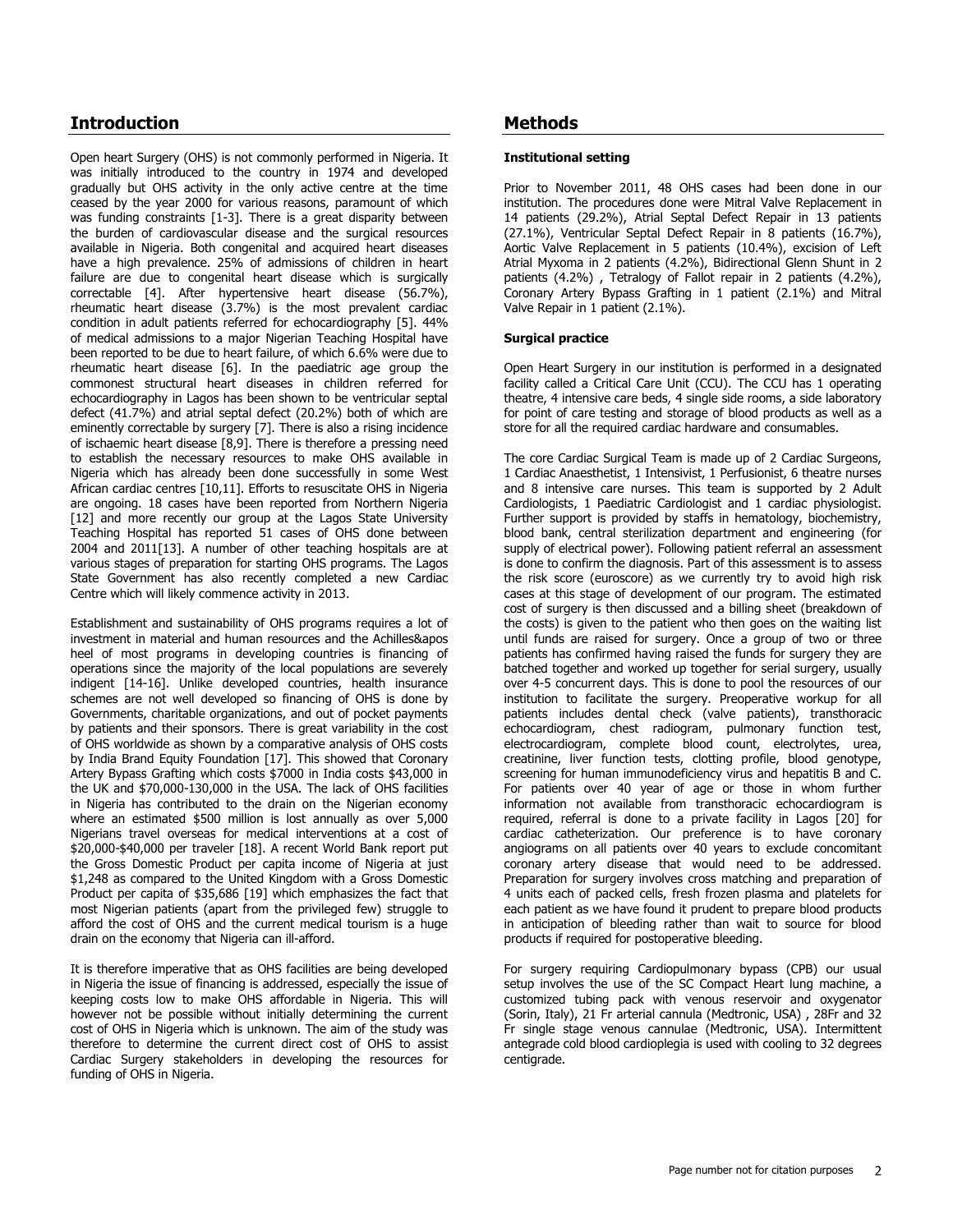#### **Cost categories**

An initial pilot study was performed in June 2011 to capture the costs of 2 patients who underwent repair of Ventricular Septal Defects (VSD). A Microsoft Access Database was used to prepare a cost estimate of surgery via a billing sheet which is given to patients or their sponsors to raise the funds for surgery. Following the pilot study, 7 cost categories were identified as contributing to the direct cost of surgery. These were; (1) Investigations, (2) Drugs, (3) Theatre, (4) Perfusion, (5) Intensive care, (6) Honorarium and (7) Hospital Stay. Separate billing sheets were developed for each cost category and were used to capture the costs of all items used. All items used were counted prior to use and once used broken ampoules or packets were retained for postoperative reconciliation to verify the numbers of items used. This methodology to capture costs was tested successfully for the pilot study on the 2 VSD operations.

#### **Patient selection**

As surgery for Atrial Septal Defect repair (ASD) and surgery for Mitral Valve Replacement (MVR) were the 2 most common operations, these procedures were selected as cases for cost determination. In addition there is a rising incidence of Ischemic Heart Disease in Nigeria and now that cardiac catheterization facilities are available in Lagos [\[20\]](#page-5-13), more patients will be referred for Coronary Artery Bypass Grafting surgery (CABG). Costing of CABG was therefore also selected. Costing of these 3 procedures would therefore give a fair indication of the direct costs of the range of common OHS procedures performed in our program.

The study was performed prospectively between November 2011 and December 2011. From our waiting list, 1 case each for ASD, MVR and CABG was selected and worked up for surgery. Transthoracic echocardiogram in all the cases confirmed good left ventricular function and the absence of pulmonary hypertension. The ASD patient was a 20 year old male student with a euroscore of 2. The MVR patient was a 57 year old female teacher who was in good health, had no comorbidities and had a euroscore of 3. The patient for OPCAB was a 57 year old female teacher with unstable angina, two previous coronary stents, hypertension, peripheral vascular disease and poorly controlled diabetes. She was therefore a higher risk for surgery with a euroscore of 6. As she required only a graft to the left anterior descending artery it was decided to perform this case off bypass so the CABG case cost estimation was changed to that of Off Pump Coronary Artery Bypass Grafting (OPCAB).

#### **Collation of costs**

Collation of costs was done by the predetermined cost categories. The costs are given in US Dollars (USD), converting from Nigerian currency (Naira) at the prevailing rate of exchange at the time of the study which was 162 Naira to 1 USD. For the various cost categories the USD value was used rounded off to one decimal point to maintain accuracy of costing. When totaling the overall costs the USD cost was rounded off to the nearest 5 dollars to allow conversion back to Naira which would more accurately reflect actual costs of Naira transactions when purchasing the various items as unit values of Naira are not used in every day transactions due to inflation.

Permission was obtained from the Institutional Ethics Committee for use of the existing patient data from the database. The results are presented below. Data analysis was done with Microsoft Excel 2010. Data is expressed as numbers or percentages, as appropriate.

## **Results**

#### **Surgical results**

CPB was used for both the ASD repair and MVR. At surgery for the ASD repair a 4cm secundum defect was repaired with a native pericardial patch. For the MVR a stenosed rheumatic valve was excised and replaced with a 27mm St Jude Biocor Mitral valve. The OPCAB was performed using an Octopus 3 stabilizer system without priming a CPB circuit. The Left Internal Mammary Artery was anastomosed to the Left Anterior Descending Coronary Artery. All patients were transferred to the intensive care unit on minimal inotropic support which was weaned off within a couple of hours. All patients were extubated within 3 hours of surgery. Postoperative complications seen were readmission of both the ASD and OPCAB patients to the Intensive care unit on day 4. The OPCAB patient had a chest infection which required antibiotic treatment and a left sided pleural effusion which required tube drainage. In addition she was fluid overloaded, which responded to diuresis. The ASD patient also had a chest infection as well as a pleural effusion that required chest tube drainage. The MVR patient went into atrial fibrillation on day 4 which was successfully treated and cardioverted with Amiodarone. The ASD patient was discharged home from the CCU after 7 days but CCU stay was longer in the MVR and OPCAB patients due to their complications (**[Table 1](javascript:void(0))**).

#### **Cost Categories**

**Investigations**: The cost of investigations was ASD \$955, MVR \$3040 and OPCAB \$3020 (**[Table 2](javascript:void(0))**):

**Drugs**: The cost of drugs was ASD \$600, MVR \$1200 and OPCAB \$740 (**[Table 3](javascript:void(0))**)

**Theatre**: The theatre costs were ASD \$1,360, MVR \$3,535 and OPCAB \$1305 (**[Table 4](javascript:void(0))**)

**Perfusion**: The perfusion costs were ASD \$1,080, MVR \$1,100 and OPCAB \$915 (**[Table 5](javascript:void(0))**).

**Intensive care**: The cost of intensive care treatment was ASD \$410, MVR \$500 and OPCAB \$625 (**[Table 6](javascript:void(0))**).

**Honorarium**: The cost of Honorarium was constant for all cases at \$925.

**Hospital stay**: The cost of hospital stay was constant for all cases at \$900.

**Total cost of OHS procedures**: The ASD cost was the lowest at \$6,230 followed by the OPCAB cost of \$8,430. The highest cost was seen with the MVR at \$11,200 (**[Table 7](javascript:void(0))**).

## **Discussion**

OHS activity has remained very low in Nigeria. Our institution is currently the only one in the country with any intermittent OHS activity. Between August 2004 and December 2011 only 51 OHS procedures have been performed, with 8 mortalities (15.7%). The results would be improved with a higher volume of cases, but the annual number of cases has remained low, in part because of the cost implication of OHS. The causes of a low total number of cases done annually are multifactorial. Other important factors apart from cost include the level of public awareness of the existence of such a programme locally, established referral lines between cardiologists as well as corporate sponsors with trusted institutions abroad, number of cases done which can be directly interpreted as the experience of the institution, mortality and morbidity data and the level of public confidence in the institution.

Between 2004 and 2006 all the cases done were fully funded by the Lagos State Government. Since 2009 due to economic exigencies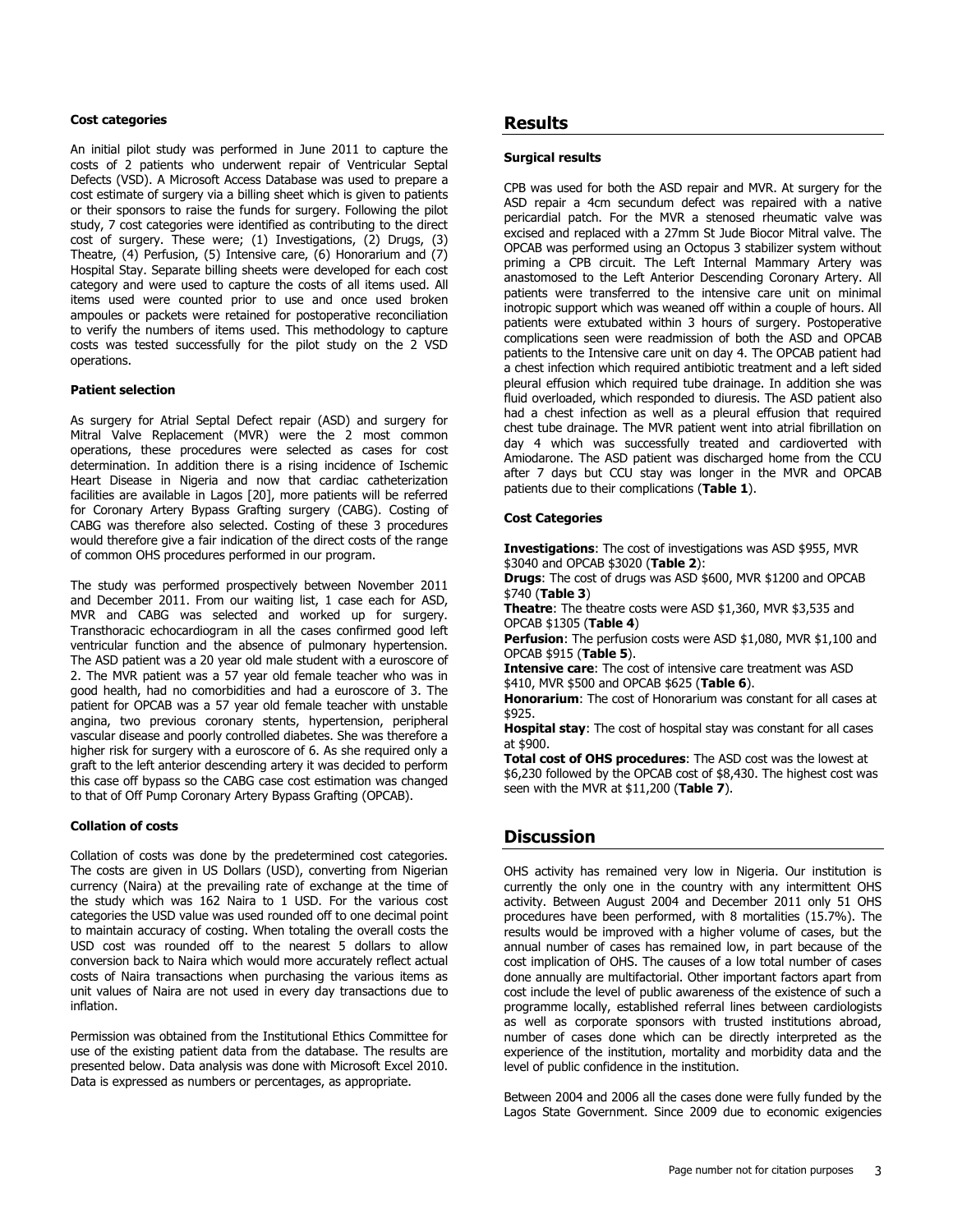there has been a decline in the number of cases the Government has been able to fund and a rise in the number of cases that are partly or fully funded by patients or their sponsors (**[Figure 1](javascript:PopupFigure()**). Ironically the paucity of funding for OHS does not mean there is lack of a need for such surgery, as seen from the numbers of Nigerian patients that travel abroad for medical tourism [\[18\]](#page-5-11) as well as the number of patients on the waiting list for OHS. When this study was performed, there were 102 patients on the waiting list. Some of these patients have been waiting for sponsorship for greater than one year. It has been shown that only 15% of patients in another West African Centre are able to raise funds within a year of diagnosis [\[21\]](#page-5-14). The few patients in our programme able to raise the funds for surgery average 3-6 months to do so. As efforts continue to develop programs for OHS in Nigeria, the first step is to determine the local cost of surgical intervention, which was the purpose of this study. This study has shown that the current costs of OHS in our institution are \$6,230 for repair of Atrial Septal Defect, \$8,430 for Off Pump Coronary Artery Bypass Surgery, and \$11,200 for Mitral Valve Replacement Surgery.

#### **Reasons for differences in the cost categories**

**Investigations**: At \$3040 and \$3020 respectively, the cost of investigations for the MVR and OPCAB were similar. The ASD only cost \$955 because being a young man under the age of 40 years with no history suggestive of myocardial ischaemia it was not necessary to perform a coronary angiogram. The Cardiac catheterization cost of \$1,975 considerably increased the investigation costs for the MVR and OPCAB (**[Table 2](javascript:void(0))**).

**Drugs**: The MVR drugs cost was the highest at \$1200, compared to \$740 for the OPCAB and \$600 for the ASD (**[Table 3](javascript:void(0))**). The increased expense for the MVR was due to the use of Amiodarone to control the complication of atrial fibrillation which occurred in the MVR.

**Theatre**: The MVR was the most expensive at \$3,535 as compared to the ASD of \$1,360 and OPCAB of \$1305. This was due to the use of the use of a bioprosthetic heart valve for the MVR which cost \$1975 (**[Table 4](javascript:void(0))**).

**Perfusion**: With a cost of ASD \$1,080, MVR \$1,100 and OPCAB \$915 the perfusion costs were quite similar for the three procedures. Though the ASD and MVR required the use of a perfusion pack and cardioplegia pack which was not used for the OPCAB, the savings that could have accrued for the OPCAB was offset by the cost of the Octopus 3 stabilizer system used for the OPCAB (**[Table 5](javascript:void(0))**).

**Intensive care**: The cost of intensive care treatment was ASD \$410, MVR \$1400 and OPCAB \$1525. The differences in cost are accounted for by both the MVR and OPCAB requiring more Gelofusine (Colloid Infusion) and in addition a Swan-Ganz Catheter was used for the OPCAB patient (**[Table 6](javascript:void(0))**).

**Honorarium**: At present personnel costs are covered by a small honorarium of \$925 which is paid as part of the direct cost of OHS. This is much lower than the operating fee of \$1,400 paid to staff in the Netherlands [\[22\]](#page-5-15) and apart from this honorarium there are no further incentives. As OHS is further developed incentives like assistance with mortgage facilities, car loans and increased remuneration need to be developed, otherwise the grass will always look greener on the other side. A brain drain of trained cardiac staff occurred in the early years of the program in Ghana [\[10\]](#page-5-6) and was addressed by developing some of the incentives mentioned above.

**Hospital stay**: Hospital costs are to a large extent subsidized by the hospital to encourage growth of the OHS programme. The cost

of hospital stay in the CCU that would otherwise apply is as follows. Ventilated patients cost \$310 daily, non-ventilated patients on monitored beds cost \$155 daily and stay in the non-monitored side rooms in CCU costs \$60 daily. To keep costs down the hospital management agreed to a package cost of \$900 for the cost of hospital stay. In return the cardiac team works towards fast-tracking patients where possible to minimize their CCU stay. An option now available (which will increasingly be used) is early transfer to the Cardiothoracic Open Ward where the cost of hospital stay for a week is only \$45.

#### **Comparison of costs with other Cardiac Centres**

These costs compare favorably with costs seen with other cardiac programs in Africa and India and are much lower than the costs in Europe and the USA. At the National Cardiothoracic Centre in Ghana the average cost of OHS is quoted as \$5000 for Ghanaians as the Ghanaian Heart Foundation often subsidizes 50% of the cost for Ghanaian patients [\[10\]](#page-5-6). In Kenya costs for OHS were noted to vary between the public sector and private sector (personal communication). 86 Kenyan Shillings (Khs) is one USD. In the public sector (Kenyatta Hospital) patients are required to raise 100,000 Khs following which the surgery is done with the government bearing the remaining cost. In the private sector in Kenya, 4 hospitals (Aga Khan University Teaching Hospital, Karen Hospital, Nairobi Hospital and Mater Hospital) offer OHS at a package cost (with or without a cardiac prosthesis) ranging from 600 - 920,000 Khs. The cost of surgery in Kenya therefore currently varies between \$7000 and \$10,700. In Uganda the Mulago Hospital offers OHS at a package cost of \$5000 (personal communication). The only previous publication from Nigeria which referred to the cost of OHS was from Enugu [\[2\]](#page-4-1) and during the period reviewed (1974- 2000) the cost of OHS was quoted as \$4,800 without a prosthesis and \$5,600 with prosthesis. These costs are however over a decade old.

#### **Potential for cost reduction**

Our MVR and OPCAB costs at \$11,200 and \$8,430 respectively were considerably more expensive than ASD surgery. A number of factors contributed to this. For both procedures Cardiac Catheterization was required and as this is currently performed in a private hospital in Lagos we have no control over the cost which at almost \$2000 is very high. Comparatively, Cardiac catheterization in India can cost as little as \$100. It is hoped that when the Lagos State Government opens a new Cardiac Centre due to be commissioned in 2013 the cost of cardiac catheterization will be considerably reduced. An additional cost was the cost of the bioprosthetic valve used for the MVR (\$1975). This was purchased from South Africa and till this cost is reduced it will increase the cost of MVR in our environment.

An area further cost savings may obtain in future is in re-sterilization of cardiac consumables with ethylene oxide which has been shown to be safe in a number of studies [\[23-25\]](#page-5-16).This is yet to be explored as there is a need to establish the safety of this approach in our environment as well as raise the funds to purchase the necessary equipment. If initiated, it could result in significant cost savings as volumes of surgery increase. As more Cardiac Units are established to offer OHS in Nigeria it is anticipated that consumables required can be bulk purchased and more favorable terms negotiated to reduce the costs.

#### **Study limitations**

1. The risk profile of each patient was different, with the highest risk being the OPCAB patient with a euroscore of 6 as compared to a euroscore of 2 for the ASD patient and a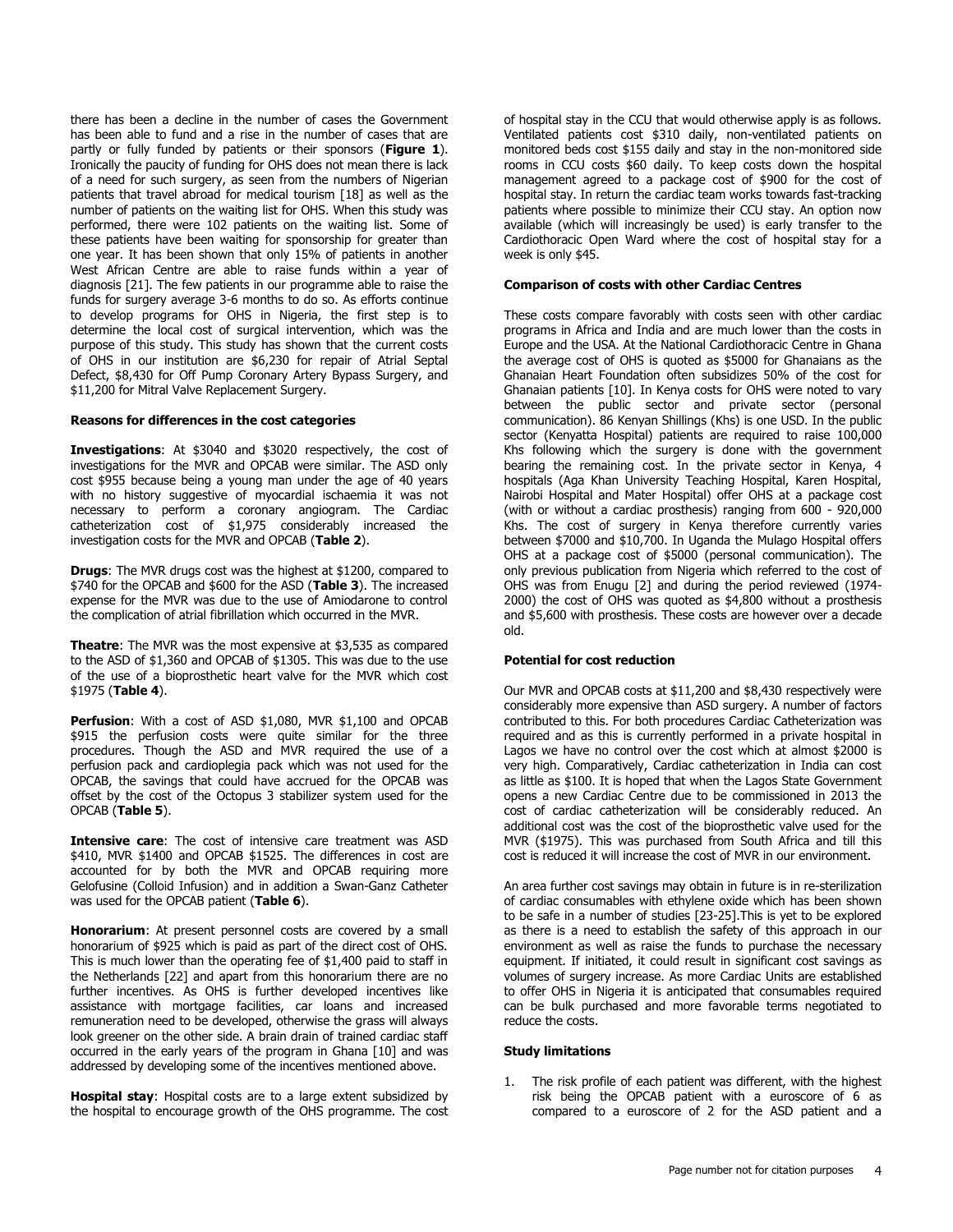euroscore of 3 for the MVR patient. It is likely that if a lower risk patient had been selected for the OPCAB the costs would have been reduced. It has been shown that selection of patients with lower risk profiles reduces intensive care stay and hospital stay, with resulting cost savings. Euroscore can therefore predict the direct costs of surgery with a difference of \$2000 between a patient of euroscore 0-2 and a patient with euroscore 5-6 [\[26\]](#page-5-17). However the higher risk profile of the OPCAB patient is increasingly seen in patients with ischemic heart disease who present for surgery so the cost obtained could be representative of the typical cost for coronary surgery in our environment.

- 2. The cost for the ASD would have been increased in an older patient who would have required cardiac catheterization so the cost obtained reflects the cost of surgery for a young low risk ASD patient as opposed to an older, higher risk ASD patient. However apart from one case, all the 14 ASD surgeries done in our institution have been below the age of 40 years so this cost is representative of our practice.
- 3. The cost obtained for the OPCAB may not accurately reflect of the cost of surgery by conventional CABG using cardiopulmonary bypass. There is evidence from the literature that the cost differential of OPCAB and conventional CABG may be about 15%. In a study from the Netherlands the direct cost of CABG was \$10,095 while that of OPCAB was\$ 8,720, a difference of \$1375, making OPCAB 13.6% cheaper than CABG [\[22\]](#page-5-15). We will therefore still need to make a determination of the cost of CABG as more of such cases accrue.
- 4. This study was limited to determining the direct cost of OHS. Additional costs may be incurred during follow up of the patient. In our environment these costs are borne by the patient and are yet to be determined, but it was shown that going by costs in 2003 the additional cost for CABG in the Netherlands when followed up to one year is an additional \$5000 [\[21\]](#page-5-14).
- 5. The cost determination for this study was limited to three procedures. Though some extrapolation is possible in assessing the cost of other OHS procedures, further costing of other specific OHS procedures needs to be done.

## **Conclusion**

This study has shown that the current direct cost of OHS at our institution ranges between \$6,230 and \$11,200. Future cost reductions may come from reduction in the costs of consumables, reduction of the cost of Cardiac Catheterization once the Government opens its own catheterization facility, reduction of the cost of cardiac prostheses and possibly in the use of ethylene oxide to re-sterilize consumables. A realistic target would be working towards reducing the cost of OHS by at least \$1000 which would make OHS even more affordable for patients and their sponsors. Facilities for OHS have been developed at the Lagos State University Teaching Hospital, despite the constraints and challenges of our environment. With this study a benchmark for the current cost of OHS in Nigeria, as obtains in our institution, has been determined. Funding options need to be developed to fund OHS in Nigeria now that the cost of performing surgery locally has been determined. Without the development of funding options as obtains in some other successful programs in Africa the growth of OHS programs in Nigeria will remain stunted.

## **Competing interests**

The authors declare that they have no competing interests.

# **Authors' contributions**

BF conceived of the study, designed the database used, prepared the billing sheets, performed the data analysis, wrote the first draft of the manuscript and reviewed the second draft of the manuscript. MS reviewed the first draft and reviewed the second draft. AM reviewed the second draft and helped with the literature search. IA collated the data for the billing sheets and assisted with the data analysis. AI made intellectual contributions to the second draft and reviewed the second draft. DO reviewed the final draft and made intellectual contributions. All the authors approved the final manuscript for submission.

# **Acknowledgments**

The authors wish to acknowledge the untiring efforts of the Lagos State Government, the Ministry of Health and the management of the Lagos State University Teaching Hospital to actualize the establishment of OHS services in Lagos State. Special mention needs to go to the Governors of Lagos State who championed the development of OHS in Lagos State. These are Bola Ahmed Tinubu (the previous Governor) and Babatunde Raji Fashola (the current Governor) who made possible the seemingly impossible task of developing OHS facilities for Lagos State. We also acknowledge Dr Nwiloh, the American based surgeon who pioneered the development of OHS in our institution.

# **Tables and figures**

**[Table 1](javascript:void(0))**: Patient details

- **[Table 2](javascript:void(0))**: Investigations performed and cost (in USD)
- **[Table 3](javascript:void(0))**: Drugs used and cost (in USD)
- **[Table 4](javascript:void(0))**: Theatre Items used and cost (in USD)
- **[Table 5](javascript:void(0))**: Perfusion Items used and cost (in USD)
- **[Table 6](javascript:void(0))**: Intensive care items used and cost (in USD)

**[Table 7](javascript:void(0))**: Total cost of Open Heart Surgery Procedures (in USD and Naira)

**[Figure 1](javascript:PopupFigure()**: Annual level of funding of Open Heart Surgery by Government. Full funding - Government covered entire cost of surgery. Half funding- Government covered half the cost, patient and sponsors made up the difference. Self-funding - No Government funding. Procedure fully funded by patient or sponsors

## **References**

- <span id="page-4-0"></span>1. Anyanwu CH, Ihenacho HN, Okoroma EO et al. Initial experience with Open Heart Surgery in Nigeria. Trop Cardiol. 1982; 8:123-127. **[PubMed](http://www.ncbi.nlm.nih.gov/entrez/query.fcgi?db=PubMed&cmd=Search&doptcmdl=Citation&defaultField=Title+Word&term=Anyanwu%20CH%5bauthor%5d+AND+Initial+experience+with+Open+Heart+Surgery+in+Nigeria)** | **[Google Scholar](http://scholar.google.com/scholar?hl=en&q=+Initial+experience+with+Open+Heart+Surgery+in+Nigeria)**
- <span id="page-4-1"></span>2. Eze C, Ezemba N. Open Heart Surgery in Nigeria; indications and challenges. Tex Heart Inst J. 2007;34(1):8-10. **[PubMed](http://www.ncbi.nlm.nih.gov/entrez/query.fcgi?db=PubMed&cmd=Search&doptcmdl=Citation&defaultField=Title+Word&term=Eze%20C%5bauthor%5d+AND+Open+Heart+Surgery+in+Nigeria;+indications+and+challenges)** | **[Google Scholar](http://scholar.google.com/scholar?hl=en&q=+Open+Heart+Surgery+in+Nigeria;+indications+and+challenges)**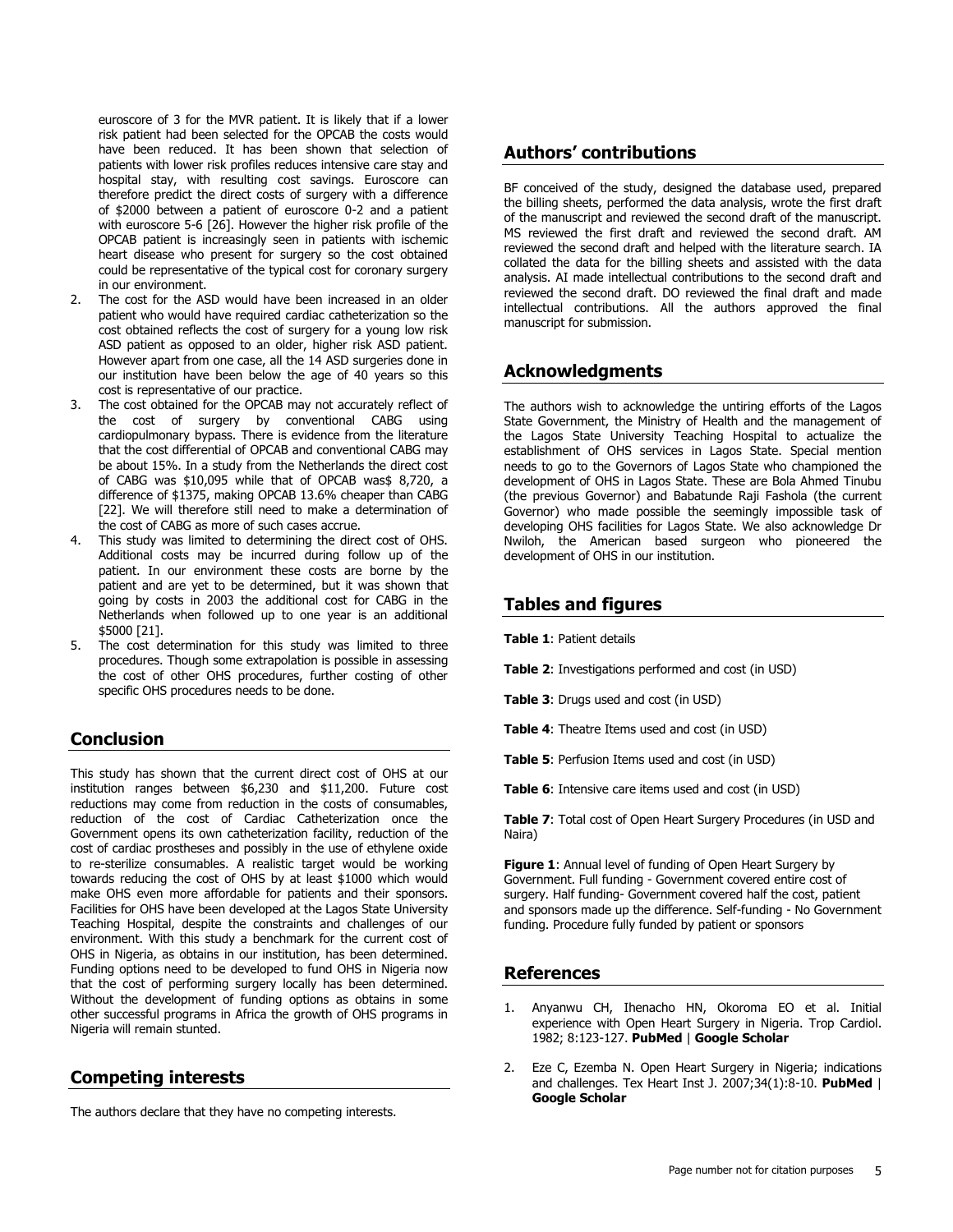- 3. Adebonojo SA. Open Heart Surgery in Nigeria. In Development of Open Heart Surgery in West Africa; A Historical Perspective. Acecool Medical Publishers Nigeria. 25-26. [ISBN:978-978-919- 908-2]. **[PubMed](http://www.ncbi.nlm.nih.gov/entrez/query.fcgi?db=PubMed&cmd=Search&doptcmdl=Citation&defaultField=Title+Word&term=Adebonojo%20SA%5bauthor%5d+AND+Open+Heart+Surgery+in+Nigeria)** | **[Google Scholar](http://scholar.google.com/scholar?hl=en&q=+Open+Heart+Surgery+in+Nigeria)**
- <span id="page-5-0"></span>4. Omokhodion SI, Lagunju IA. Prognostic indices in children heart failure. West Afr J Med. 2005; 24(4):325-328. **[PubMed](http://www.ncbi.nlm.nih.gov/entrez/query.fcgi?db=PubMed&cmd=Search&doptcmdl=Citation&defaultField=Title+Word&term=Omokhodion%20SI%5bauthor%5d+AND+Prognostic+indices+in+children+heart+failure)** | **[Google Scholar](http://scholar.google.com/scholar?hl=en&q=+Prognostic+indices+in+children+heart+failure)**
- <span id="page-5-1"></span>5. Ogah OS, Adegbite GD, Akinyemi RO et al. Spectrum of heart diseases in a new cardiac service in Nigeria: an echocardiographic study of 1441 subjects in Abeokuta. BMC Res Notes. 2008 Oct 28;1:98. **[PubMed](http://www.ncbi.nlm.nih.gov/entrez/query.fcgi?db=PubMed&cmd=Search&doptcmdl=Citation&defaultField=Title+Word&term=Ogah%20OS%5bauthor%5d+AND+Spectrum+of+heart+diseases+in+a+new+cardiac+service+in+Nigeria:+an+echocardiographic+study+of+1441+subjects+in+Abeokuta)** | **[Google Scholar](http://scholar.google.com/scholar?hl=en&q=+Spectrum+of+heart+diseases+in+a+new+cardiac+service+in+Nigeria:+an+echocardiographic+study+of+1441+subjects+in+Abeokuta)**
- <span id="page-5-2"></span>6. Ansa VO, Ekott JU, Bassey EO. Profile and outcome of cardiovascular admissions at the University of Uyo Teaching Hospital, Uyo- a five year review. Niger J Clin Pract. 2008 Mar;11(1):22-4. **[PubMed](http://www.ncbi.nlm.nih.gov/entrez/query.fcgi?db=PubMed&cmd=Search&doptcmdl=Citation&defaultField=Title+Word&term=Ansa%20VO%5bauthor%5d+AND+Profile+and+outcome+of+cardiovascular+admissions+at+the+University+of+Uyo+Teaching+Hospital+Uyo-+a+five+year+review)** | **[Google Scholar](http://scholar.google.com/scholar?hl=en&q=+Profile+and+outcome+of+cardiovascular+admissions+at+the+University+of+Uyo+Teaching+Hospital+Uyo-+a+five+year+review)**
- <span id="page-5-3"></span>7. Okoromah CA, Ekure EN, Ojo OO, Animashaun BA, Bastos M. Structural heart disease in children in Lagos: profile, problems and prospects. Niger Postgrad Med J. 2008; 15(2):82-8. **[PubMed](http://www.ncbi.nlm.nih.gov/entrez/query.fcgi?db=PubMed&cmd=Search&doptcmdl=Citation&defaultField=Title+Word&term=Okoromah%20CA%5bauthor%5d+AND+Structural+heart+disease+in+children+in+Lagos:+profile+problems+and+prospects)** | **[Google Scholar](http://scholar.google.com/scholar?hl=en&q=+Structural+heart+disease+in+children+in+Lagos:+profile+problems+and+prospects)**
- <span id="page-5-4"></span>8. Mensah GA. Ischaemic Heart Disease in Africa. Heart. 2008 Jul;94(7):836-43. **[PubMed](http://www.ncbi.nlm.nih.gov/entrez/query.fcgi?db=PubMed&cmd=Search&doptcmdl=Citation&defaultField=Title+Word&term=Mensah%20GA%5bauthor%5d+AND+Ischaemic+Heart+Disease+in+Africa)** | **[Google Scholar](http://scholar.google.com/scholar?hl=en&q=+Ischaemic+Heart+Disease+in+Africa)**
- <span id="page-5-5"></span>9. Akinboboye O, Idris O, Akinboboye O. Trends in coronary artery disease and associated risk factors in sub-Saharan Africans. J Hum Hypertens. 2003 Jun;17(6):381-7. **[PubMed](http://www.ncbi.nlm.nih.gov/entrez/query.fcgi?db=PubMed&cmd=Search&doptcmdl=Citation&defaultField=Title+Word&term=Akinboboye%20O%5bauthor%5d+AND+Trends+in+coronary+artery+disease+and+associated+risk+factors+in+sub-Saharan+Africans)** | **[Google Scholar](http://scholar.google.com/scholar?hl=en&q=+Trends+in+coronary+artery+disease+and+associated+risk+factors+in+sub-Saharan+Africans)**
- <span id="page-5-6"></span>10. Edwin F, Tettey M, Aniteye E, Sereboe L, Tamatey M, Entsua-Mensah K, Kotei D, Baffoe-Gyan K. The development of Cardiac Surgery in West Africa-the case of Ghana. Pan Afr Med J. 2011;9:15. **[PubMed](http://www.ncbi.nlm.nih.gov/entrez/query.fcgi?db=PubMed&cmd=Search&doptcmdl=Citation&defaultField=Title+Word&term=Edwin%20F%5bauthor%5d+AND+The+development+of+Cardiac+Surgery+in+West+Africa-the+case+of+Ghana)** | **[Google Scholar](http://scholar.google.com/scholar?hl=en&q=+The+development+of+Cardiac+Surgery+in+West+Africa-the+case+of+Ghana)**
- <span id="page-5-7"></span>11. Coulibaly AO, Ouattara K, Kangah KM et al. Reflections of 851 open heart operations at the Institute of Cardiology in Abidjan. Chirurgie. 1987;113(5):470-5. **[PubMed](http://www.ncbi.nlm.nih.gov/entrez/query.fcgi?db=PubMed&cmd=Search&doptcmdl=Citation&defaultField=Title+Word&term=Coulibaly%20AO%5bauthor%5d+AND+Reflections+of+851+open+heart+operations+at+the+Institute+of+Cardiology+in+Abidjan)** | **[Google Scholar](http://scholar.google.com/scholar?hl=en&q=+Reflections+of+851+open+heart+operations+at+the+Institute+of+Cardiology+in+Abidjan)**
- <span id="page-5-8"></span>12. Nwiloh J, Edaigbini S, Danbauchi S, Babaniyi I, Aminu M, Adamu Y, Oyati A. Cardiac surgical experience in northern Nigeria. Cardiovasc J Afr. 2012; 23(8):432-434. **[PubMed](http://www.ncbi.nlm.nih.gov/entrez/query.fcgi?db=PubMed&cmd=Search&doptcmdl=Citation&defaultField=Title+Word&term=Nwiloh%20J%5bauthor%5d+AND+Cardiac+surgical+experience+in+northern+Nigeria)** | **[Google Scholar](http://scholar.google.com/scholar?hl=en&q=+Cardiac+surgical+experience+in+northern+Nigeria)**
- <span id="page-5-9"></span>13. Falase B, Sanusi M, Majekodunmi A, Animasahun B, Ajose I, Idowu A, Oke A. Open heart surgery in Nigeria; a work in progress. J Cardiothorac Surg. 2013 Jan 12;8(1):6 **[PubMed](http://www.ncbi.nlm.nih.gov/entrez/query.fcgi?db=PubMed&cmd=Search&doptcmdl=Citation&defaultField=Title+Word&term=Falase%20B%5bauthor%5d+AND+Open+heart+surgery+in+Nigeria;+a+work+in+progress)** | **[Google Scholar](http://scholar.google.com/scholar?hl=en&q=Open+heart+surgery+in+Nigeria;+a+work+in+progress)**
- 14. Mocumbi AO. The challenge of cardiac surgery for African children. Cardiovasc J Afr. 2012 Apr;23(3):165-7. **[PubMed](http://www.ncbi.nlm.nih.gov/entrez/query.fcgi?db=PubMed&cmd=Search&doptcmdl=Citation&defaultField=Title+Word&term=Mocumbi%20AO%5bauthor%5d+AND+The+challenge+of+cardiac+surgery+for+African+children)** | **[Google Scholar](http://scholar.google.com/scholar?hl=en&q=+The+challenge+of+cardiac+surgery+for+African+children)**
- 15. Ghosh P. Editorial: setting up an Open Heart surgical program in a developing country. Asian Cardiovasc Thorac Ann. 2005 Dec;13(4):299-301. **[PubMed](http://www.ncbi.nlm.nih.gov/entrez/query.fcgi?db=PubMed&cmd=Search&doptcmdl=Citation&defaultField=Title+Word&term=Ghosh%20P%5bauthor%5d+AND+Editorial:+setting+up+an+Open+Heart+surgical+program+in+a+developing+country)** | **[Google Scholar](http://scholar.google.com/scholar?hl=en&q=+Editorial:+setting+up+an+Open+Heart+surgical+program+in+a+developing+country)**
- <span id="page-5-10"></span>16. Health Tourism: Destination India. India?s pricing advantage. http://www.ibef.org/download/Health-Tourism\_091211.pdf (page 18). Accessed 23rd October 2012.
- <span id="page-5-11"></span>17. Nigeria loses \$500 million yearly to foreign medical trips. http://businessnews.com.ng/2012/10/23/nigeria-loses-500myearly-to-foreign-medical-trips. Accessed 23rd October 2012.
- <span id="page-5-12"></span>18. Nigeria Country Data Profile. World Bank. http://web.worldbank.org. Accessed 23rd October 2012.
- <span id="page-5-13"></span>19. Johnson A, Falase B, Ogunyakin K, Animasahun B, Ajose I, Oke D. Early experience with cardiac catheterization in Lagos, Nigeria. (in press). **[Google Scholar](http://scholar.google.com/scholar?hl=en&q=+Early+experience+with+cardiac+catheterization+in+Lagos+Nigeria)**
- <span id="page-5-14"></span>20. Edwin F, Sereboe LA, Tettey MM, Anit-eye EA, Kotei DA, Tamatey MM, Entsua-Mensah K, Frimpong-Boateng K. Experience from a single center concerning the surgical spectrum and outcome of adolescents and adults with congenitally malformed hearts in West Africa. Cardiol Young. 2010; 20(2):159-164. **[PubMed](http://www.ncbi.nlm.nih.gov/entrez/query.fcgi?db=PubMed&cmd=Search&doptcmdl=Citation&defaultField=Title+Word&term=Edwin%20F%5bauthor%5d+AND+Experience+from+a+single+center+concerning+the+surgical+spectrum+and+outcome+of+adolescents+and+adults+with+congenitally+malformed+hearts+in+West+Africa)** | **[Google Scholar](http://scholar.google.com/scholar?hl=en&q=+Experience+from+a+single+center+concerning+the+surgical+spectrum+and+outcome+of+adolescents+and+adults+with+congenitally+malformed+hearts+in+West+Africa)**
- <span id="page-5-15"></span>21. Hendrik M Naothoe, Dierderik van Dijk, Erik W Jansen et al. A comparison of On-pump and Off-pump Coronary Bypass Surgery in low-risk patients. N Engl J Med. 2003 Jan 30;348(5):394-402. **[PubMed](http://www.ncbi.nlm.nih.gov/entrez/query.fcgi?db=PubMed&cmd=Search&doptcmdl=Citation&defaultField=Title+Word&term=Hendrik%20M%20Naothoe%5bauthor%5d+AND+A+comparison+of+On-pump+and+Off-pump+Coronary+Bypass+Surgery+in+low-risk+patients)** | **[Google Scholar](http://scholar.google.com/scholar?hl=en&q=+A+comparison+of+On-pump+and+Off-pump+Coronary+Bypass+Surgery+in+low-risk+patients)**
- <span id="page-5-16"></span>22. Ferrell M, Wolf CE, Ellenbogen KA, Wood MA, Clemo HF, Gilligan DM. Ethylene Oxide on electrophysiology catheters following resterilization: implications for catheter reuse. Am J Cardiol 1997; 15;80(12):1558-61. **[Google Scholar](http://scholar.google.com/scholar?hl=en&q=+Ethylene+Oxide+on+electrophysiology+catheters+following+resterilization:+implications+for+catheter+reuse)**
- 23. Krause G, Dziekan G, Dashner FD. Reuse of coronary angioplasty balloon catheters: yes or no?. Eur Heart J. 2000 Feb;21(3):185-9. **[PubMed](http://www.ncbi.nlm.nih.gov/entrez/query.fcgi?db=PubMed&cmd=Search&doptcmdl=Citation&defaultField=Title+Word&term=Krause%20G%5bauthor%5d+AND+Reuse+of+coronary+angioplasty+balloon+catheters:+yes+or+no?)** | **[Google Scholar](http://scholar.google.com/scholar?hl=en&q=+Reuse+of+coronary+angioplasty+balloon+catheters:+yes+or+no?)**
- 24. Mendes GC, Brandao TR, Silva CL. Ethylene oxide sterilization of medical devices: A review. Am J Infect Control. 2007 Nov;35(9):574-81. **[PubMed](http://www.ncbi.nlm.nih.gov/entrez/query.fcgi?db=PubMed&cmd=Search&doptcmdl=Citation&defaultField=Title+Word&term=Mendes%20GC%5bauthor%5d+AND+Ethylene+oxide+sterilization+of+medical+devices:+A+review)** | **[Google Scholar](http://scholar.google.com/scholar?hl=en&q=+Ethylene+oxide+sterilization+of+medical+devices:+A+review)**
- <span id="page-5-17"></span>25. Pintor PP, Bobbio M, Colangelo S, Veglia F, Marras R, Diena M. Can Euroscore predict direct costs of cardiac surgery?. Eur J Cardiothorac Surg. 2003 Apr;23(4):595-8. **[PubMed](http://www.ncbi.nlm.nih.gov/entrez/query.fcgi?db=PubMed&cmd=Search&doptcmdl=Citation&defaultField=Title+Word&term=Pintor%20PP%5bauthor%5d+AND+Can+Euroscore+predict+direct+costs+of+cardiac+surgery?)** | **[Google](http://scholar.google.com/scholar?hl=en&q=+Can+Euroscore+predict+direct+costs+of+cardiac+surgery?)  [Scholar](http://scholar.google.com/scholar?hl=en&q=+Can+Euroscore+predict+direct+costs+of+cardiac+surgery?)**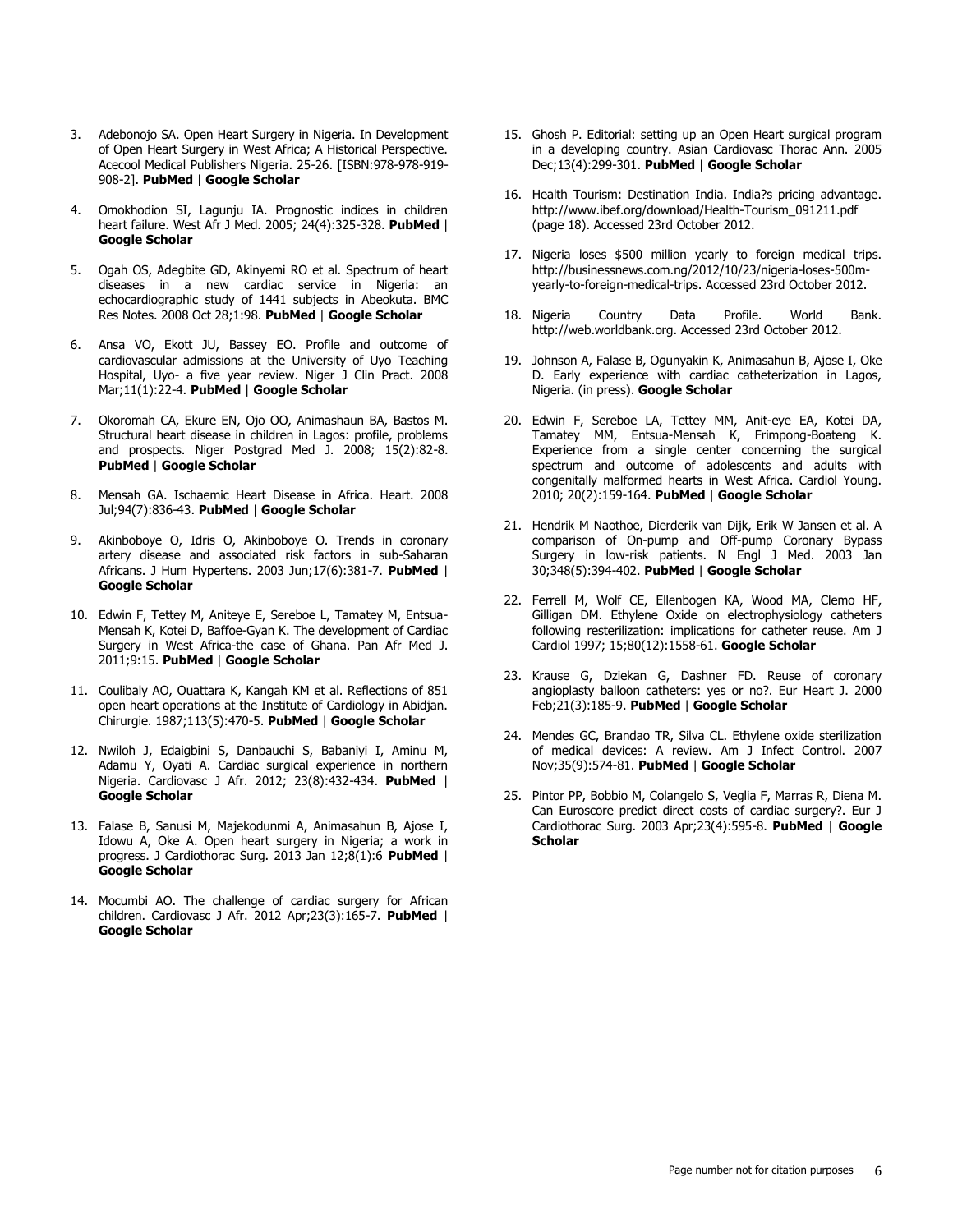| Table 1: Patient details                                                                                  |                                     |                     |                                                       |  |  |  |  |  |  |
|-----------------------------------------------------------------------------------------------------------|-------------------------------------|---------------------|-------------------------------------------------------|--|--|--|--|--|--|
| <b>Details</b>                                                                                            | <b>ASD</b>                          | <b>MVR</b>          | <b>OPCAB</b>                                          |  |  |  |  |  |  |
| Age (years)                                                                                               | 20                                  | 57                  | 56                                                    |  |  |  |  |  |  |
| Sex                                                                                                       | Male                                | Female              | Female                                                |  |  |  |  |  |  |
| Euroscore                                                                                                 | 2                                   | 3                   | 6                                                     |  |  |  |  |  |  |
| CPB time (mins)                                                                                           | 60                                  | 122                 | Not applicable                                        |  |  |  |  |  |  |
| Cross clamp time (mins)                                                                                   | 30                                  | 108                 | Not applicable                                        |  |  |  |  |  |  |
| Ventilation time (hours)                                                                                  | 2                                   | 3                   | 3                                                     |  |  |  |  |  |  |
| Postoperative Blood loss (mls)                                                                            | 793                                 | 494                 | 483                                                   |  |  |  |  |  |  |
| Packed cells transfused(units)                                                                            | 2                                   | 2                   | 2                                                     |  |  |  |  |  |  |
| ITU stay (days)                                                                                           | 2                                   | 2                   | $\overline{4}$                                        |  |  |  |  |  |  |
| Hospital stay (days)                                                                                      |                                     | 11                  | 10                                                    |  |  |  |  |  |  |
| Complications                                                                                             | Chest infection<br>Pleural effusion | Atrial fibrillation | Fluid overload<br>Chest infection<br>Pleural effusion |  |  |  |  |  |  |
| ASD: Atrial Septal Defect; MVR: Mitral Valve Replacement; OPCAB: Off Pump Coronary Artery Bypass Grafting |                                     |                     |                                                       |  |  |  |  |  |  |

| Table 2: Investigations performed and cost (in USD)                                                                      |                  |                |                 |                |                 |                     |                   |  |  |
|--------------------------------------------------------------------------------------------------------------------------|------------------|----------------|-----------------|----------------|-----------------|---------------------|-------------------|--|--|
| Item                                                                                                                     | <b>Unit Cost</b> | <b>ASD Qty</b> | <b>ASD Cost</b> | <b>MVR Oty</b> | <b>MVR Cost</b> | <b>OPCAB</b><br>Qty | <b>OPCAB Cost</b> |  |  |
| Arterial Blood Gas Cartridge                                                                                             | 27.8             | 11             | 305.8           | 15             | 417.0           | 15                  | 417.0             |  |  |
| Blood group                                                                                                              | 6.2              | 1              | 6.2             | $\mathbf{1}$   | 6.2             | 1                   | 6.2               |  |  |
| Genotype                                                                                                                 | 12.4             | $\mathbf{1}$   | 12.4            | $\mathbf{1}$   | 12.4            |                     |                   |  |  |
| HIV and Hepatitis Screen                                                                                                 | 66.7             | 1              | 66.7            | $\mathbf{1}$   | 66.7            | 1                   | 66.7              |  |  |
| Pulmonary function Test                                                                                                  | 6.2              | 1              | 6.2             | $\mathbf{1}$   | 6.2             |                     |                   |  |  |
| Chest Xray                                                                                                               | 12.4             | 1              | 12.4            | $\mathbf{1}$   | 12.4            | 1                   | 12.4              |  |  |
| Echocardiogram                                                                                                           | 61.8             | $\mathbf{1}$   | 61.8            | $\mathbf{1}$   | 61.8            | 1                   | 61.8              |  |  |
| 12 lead Electrocardiogram                                                                                                | 6.2              | 1              | 6.2             | 1              | 6.2             | 1                   | 6.2               |  |  |
| Electrolytes, Urea, Creatinine                                                                                           | 22.8             | 1              | 22.8            | 1              | 22.8            | 1                   | 22.8              |  |  |
| Liver function Tests                                                                                                     | 30.9             |                | 30.9            | 1              | 30.9            |                     | 30.9              |  |  |
| PT/INR                                                                                                                   | 18.5             | 1              | 18.5            | 1              | 18.5            | 1                   | 18.5              |  |  |
| Full blood count                                                                                                         | 18.5             | 1              | 18.5            | 1              | 18.5            | 1                   | 18.5              |  |  |
| <b>Blood Products</b>                                                                                                    | 385.8            | 1              | 385.8           | 1              | 385.8           | 1                   | 385.8             |  |  |
| Cardiac Catheterization                                                                                                  | 1,975.3          |                |                 | 1              | 1,975.3         | 1                   | 1,975.3           |  |  |
| <b>TOTAL COST</b>                                                                                                        |                  |                | 954.2           |                | 3,040.7         |                     | 3,022.1           |  |  |
| ASD: Atrial Septal Defect; MVR: Mitral Valve Replacement; OPCAB: Off Pump Coronary Artery Bypass Grafting, Qty: Quantity |                  |                |                 |                |                 |                     |                   |  |  |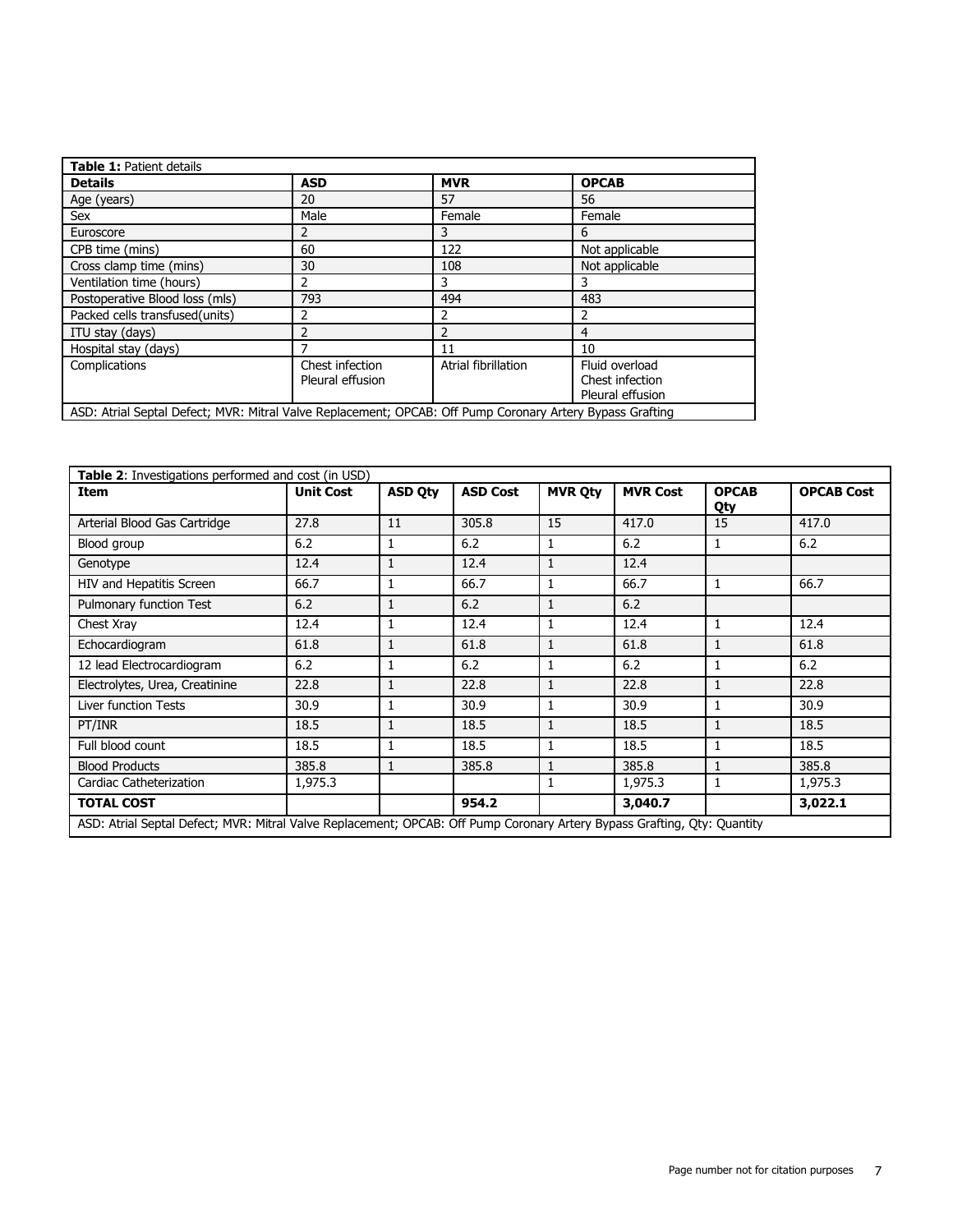| Table 3: Drugs used and cost (in USD)                                                                                    |                  |                         |                 |                         |                   |                  |                   |  |
|--------------------------------------------------------------------------------------------------------------------------|------------------|-------------------------|-----------------|-------------------------|-------------------|------------------|-------------------|--|
| <b>Item</b>                                                                                                              | <b>Unit Cost</b> | <b>ASD Qty</b>          | <b>ASD Cost</b> | <b>MVR Qty</b>          | <b>MVR Cost</b>   | <b>OPCAB Qty</b> | <b>OPCAB Cost</b> |  |
| Dopamine 200mg/5ml IV                                                                                                    | 16.0             | $\overline{2}$          | 32.0            | 3                       | 48.0              | 3                | 48.0              |  |
| Amiodarone 150mg/3ml IV                                                                                                  | 7.1              |                         |                 | 60                      | 426               |                  |                   |  |
| Atropine 600mcg/ml IV                                                                                                    | 0.9              | $\mathbf{1}$            | 0.9             | $\mathsf 3$             | 2.8               | $\mathsf{3}$     | 2.8               |  |
| Calcium gluconate 10%IV                                                                                                  | 4.3              | $\mathbf{1}$            | 4.3             | $\overline{3}$          | 12.9              | $\mathbf{1}$     | 4.3               |  |
| Cardioplegia 20ml IV                                                                                                     | 9.9              | $\overline{2}$          | 19.8            | $\overline{4}$          | 39.6              |                  |                   |  |
| Glycopyrronium 0.2mg/ml IV                                                                                               | 3.1              | $\overline{\mathbf{2}}$ | 6.2             | $\overline{\mathbf{3}}$ | 9.3               | $\overline{2}$   | 6.2               |  |
| Heparin 5000IU/5ml IV                                                                                                    | 8.6              | $\overline{2}$          | 17.2            |                         | 25.8              | $\overline{1}$   | 8.6               |  |
| Fentanyl 50mcg/ml IV                                                                                                     | 6.2              | $\mathbf{1}$            | 6.2             | $\overline{2}$          | 12.4              | $\mathbf{1}$     | 6.2               |  |
| Magnesium Sulphate 5g/10ml IV                                                                                            | 4.3              |                         |                 | $\overline{2}$          | 8.6               |                  |                   |  |
| Midazolam 10mg/2ml IV                                                                                                    | 4.3              | 1                       | 4.3             | $\mathbf{1}$            | 4.3               | $\mathbf{1}$     | 4.3               |  |
| Nitroglycerin 5ml/ml IV                                                                                                  | 50.6             | 3                       | 151.8           | $\,1\,$                 | 50.6              | 3                | 151.8             |  |
| Noradrenaline 1mg/ml IV                                                                                                  | 14.2             |                         |                 | $\overline{2}$          | 28.4              | $\mathbf{1}$     | 14.2              |  |
| Potassium Chloride 20mmol/10ml IV                                                                                        | 1.3              |                         |                 | $\overline{4}$          | 5.2               | 3                | 3.9               |  |
| Propofol 10mg/ml IV                                                                                                      | 7.1              | 4                       | 28.4            | $\overline{4}$          | 28.4              | $\overline{4}$   | 28.4              |  |
| Protamine Sulphate 50mg/5ml IV                                                                                           | 5.6              | $\overline{\mathbf{5}}$ | 28.0            | $\overline{12}$         | 67.2              | $\overline{4}$   | 22.4              |  |
| Suxamethonium 100mg/2ml IV                                                                                               | 1.2              | $\overline{2}$          | 2.4             | $\overline{2}$          | 2.4               | $\overline{2}$   | 2.4               |  |
| Tranexemic Acid 100mg/ml IV                                                                                              | 4.9              | $\overline{\mathbf{2}}$ | 9.8             | $\overline{2}$          | 9.8               | $\overline{2}$   | 9.8               |  |
| Vecuronium 10mg IV                                                                                                       | 18.5             | $\overline{2}$          | 37.0            | $\overline{\mathbf{3}}$ | 55.5              | $\overline{2}$   | 37.0              |  |
| Phenylephrine 10mg/ml IV                                                                                                 | 12.4             | $\overline{\mathbf{1}}$ | 12.4            | $\overline{1}$          | 12.4              | $\,1\,$          | 12.4              |  |
| Sodium Bicarbonate 840mg/10ml IV                                                                                         | 1.5              | 3                       | 4.5             | 6                       | 9.0               |                  |                   |  |
| Isoflurane                                                                                                               | 15.4             | $\mathbf{1}$            | 15.4            | $\mathbf{1}$            | 15.4              | $\mathbf{1}$     | 15.4              |  |
| Cefriaxone 1g IV                                                                                                         | 18.5             | 10                      | 185.0           | $\overline{10}$         | 185.0             | 10               | 185.0             |  |
| Lasix 20 mg IV                                                                                                           | 1.5              | 4                       | 6.0             | 19                      | 28.5              | $\overline{4}$   | 6.0               |  |
| Paracetamol 1g IV                                                                                                        | 0.6              | 4                       | 2.4             | $\overline{3}$          | 1.8               | $\overline{2}$   | 1.2               |  |
| Tramadol 50mg IV                                                                                                         | 1.9              |                         |                 |                         |                   | $\mathbf{1}$     | 1.9               |  |
| Omeprazole 20mg IV                                                                                                       | 13.9             |                         |                 | $\overline{2}$          | $\overline{27.8}$ | $\overline{2}$   | 27.8              |  |
| Diclofenac 75mg IV                                                                                                       | 1.9              | $\mathbf{1}$            | 1.9             | $\overline{3}$          | 5.7               | $\overline{2}$   | $\overline{3.8}$  |  |
| <b>Insulin IV</b>                                                                                                        | 1.9              |                         |                 |                         |                   | $\overline{2}$   | $\overline{3.8}$  |  |
| Ondansetrone 2mg/ml IV                                                                                                   | 1.9              | $\mathbf{1}$            | 1.9             |                         |                   | $\mathbf{1}$     | 1.9               |  |
| Slow K 600mg tab                                                                                                         | 0.3              | $\mathbf{1}$            | 0.3             | $\sqrt{5}$              | 1.5               | 9                | 2.7               |  |
| Moduretic 20mg tab                                                                                                       | 0.6              |                         |                 | $\overline{4}$          | 2.4               |                  |                   |  |
| Paracetamol 500mg tab                                                                                                    | 0.2              | 6                       | 1.2             | 44                      | 8.8               | 48               | 9.6               |  |
| Diclofenac tab 50 mg                                                                                                     | 1.2              |                         |                 | $\overline{\mathbf{3}}$ | 3.6               | $\overline{11}$  | 13.2              |  |
| Tramadol 50mg tab                                                                                                        | 1.9              | $\overline{12}$         | 22.8            | 12                      | 22.8              | 12               | 22.8              |  |
| Aspirin 75 mg                                                                                                            | 0.6              |                         |                 | 28                      | 16.8              | 52               | 31.2              |  |
| clopidogrel 75 mg                                                                                                        | 1.9              |                         |                 | 8                       | 15.2              | $\overline{10}$  | 19.0              |  |
| Coartem tab                                                                                                              | 0.3              |                         |                 |                         |                   | $\overline{8}$   | 2.4               |  |
| Amlodipine 10 mg tab                                                                                                     | 1.2              |                         |                 |                         |                   | $\boldsymbol{6}$ | 7.2               |  |
| Omeprazole 20mg tab                                                                                                      | 0.9              |                         |                 |                         |                   | 13               | 11.7              |  |
| simvastatin 20 mg tab                                                                                                    | 0.4              |                         |                 | $\overline{4}$          | 1.6               | 28               | 11.2              |  |
| Metoprolol 50 mg tab                                                                                                     | 1.5              | $\mathbf{2}$            | 3.0             | $\mathbf{1}$            | 1.5               | $\mathbf{1}$     | 1.5               |  |
| Amiodarone 50 mg tab                                                                                                     | 0.6              |                         |                 | $\overline{4}$          | 2.4               |                  |                   |  |
| <b>Total cost</b>                                                                                                        |                  |                         | 602.1           |                         | 1199.4            |                  | 742.0             |  |
| ASD: Atrial Septal Defect; MVR: Mitral Valve Replacement; OPCAB: Off Pump Coronary Artery Bypass Grafting, Qty: Quantity |                  |                         |                 |                         |                   |                  |                   |  |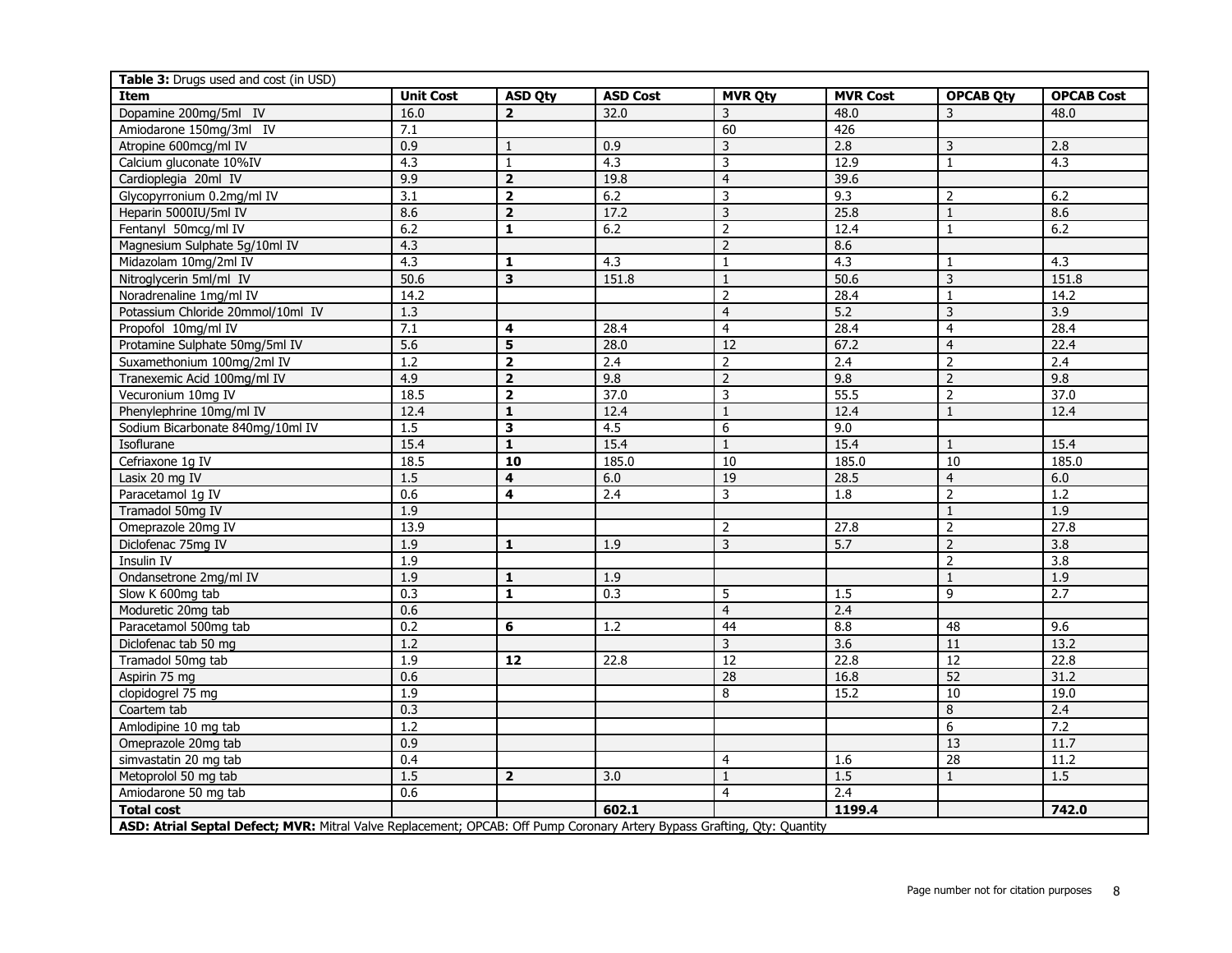| Table 4: Theatre Items used and cost (in USD)                                                                            |                  |                |                 |                |                 |                  |                   |  |  |
|--------------------------------------------------------------------------------------------------------------------------|------------------|----------------|-----------------|----------------|-----------------|------------------|-------------------|--|--|
| <b>Item</b>                                                                                                              | <b>Unit Cost</b> | <b>ASD Qty</b> | <b>ASD Cost</b> | <b>MVR Qty</b> | <b>MVR Cost</b> | <b>OPCAB Qty</b> | <b>OPCAB Cost</b> |  |  |
| <b>Chest Tube</b>                                                                                                        | 18.5             | $\overline{3}$ | 55.6            | 3              | 55.6            | 3                | 55.6              |  |  |
| Pleurevac                                                                                                                | 55.6             | $\overline{2}$ | 111.1           | $\overline{2}$ | 111.1           | $\overline{2}$   | 111.1             |  |  |
| Urine Bag                                                                                                                | 24.7             | 1              | 24.7            | 1              | 24.7            | $\mathbf{1}$     | 24.7              |  |  |
| <b>Heart Surgery Drapes</b>                                                                                              | 86.4             | $\mathbf{1}$   | 86.4            | $\mathbf{1}$   | 86.4            | $\mathbf{1}$     | 86.4              |  |  |
| Endotracheal Tube                                                                                                        | 15.4             | $\mathbf{1}$   | 15.4            | $\mathbf{1}$   | 15.4            | $\mathbf{1}$     | 15.4              |  |  |
| Ligaclip                                                                                                                 | 2.5              | $\mathbf{1}$   | 2.5             | 3              | 7.4             | $\overline{4}$   | 9.9               |  |  |
| Pacing wires                                                                                                             | 18.5             | $\mathbf{1}$   | 18.5            | $\overline{2}$ | 37.0            | $\overline{2}$   | 37.0              |  |  |
| Mitral SJM Biocor Valve                                                                                                  | 1975.3           |                |                 | $\mathbf{1}$   | 1,975.3         |                  |                   |  |  |
| <b>Yankauer Suction</b>                                                                                                  | 7.4              |                |                 | $\overline{2}$ | 14.8            |                  |                   |  |  |
| Suture Monocryl 3/0                                                                                                      | 4.3              |                |                 | $\overline{2}$ | 8.6             | 2                | 8.6               |  |  |
| Suture Prolene 3/0                                                                                                       | 3.1              | 6              | 18.5            | $\overline{2}$ | 6.2             |                  |                   |  |  |
| Suture Prolene 4/0                                                                                                       | 6.2              | 5              | 30.9            | 5              | 30.9            |                  |                   |  |  |
| Suture Prolene 7/0                                                                                                       | 8                |                |                 |                |                 | 2                | 16.0              |  |  |
| Suture Vicryl 1                                                                                                          | 4.3              | 2              | 8.6             | 1              | 4.3             |                  |                   |  |  |
| Suture Vicryl 2/0                                                                                                        | 3.7              |                |                 | $\mathbf{1}$   | 3.7             | $\mathsf 3$      | 11.1              |  |  |
| <b>Silk 2-0</b>                                                                                                          | 0.3              | $\overline{2}$ | 0.6             | 3              | 0.9             | 3                | $\overline{0.9}$  |  |  |
| Silk 2                                                                                                                   | 1.5              | 6              | 9.3             | 3              | 4.6             | $\overline{4}$   | 6.2               |  |  |
| <b>Umbilical Tape</b>                                                                                                    | 4.9              | $\overline{2}$ | 9.9             | $\mathbf{1}$   | 4.9             |                  |                   |  |  |
| sternal Wires                                                                                                            | 30.9             | $\mathbf{1}$   | 30.9            | $\mathbf{1}$   | 30.9            | $\mathbf{1}$     | 30.9              |  |  |
| Pledgets                                                                                                                 | 18.5             | $\overline{1}$ | 18.5            | $\mathbf{1}$   | 18.5            | $\mathbf{1}$     | 18.5              |  |  |
| Vascular Tourniquet                                                                                                      | 30.9             | $\mathbf{1}$   | 30.9            | $\mathbf{1}$   | 30.9            |                  |                   |  |  |
| Suture Ethibond 2-0 Pledgetted                                                                                           | 98.8             |                |                 | $\overline{2}$ | 197.5           |                  |                   |  |  |
| Suture Ethibond 2-0 Single                                                                                               | 7.4              | $\overline{3}$ | 22.2            |                |                 |                  |                   |  |  |
| Hotline Fluid Warming Set                                                                                                | 18.5             | $\overline{1}$ | 18.5            | $\mathbf{1}$   | 18.5            | $\mathbf{1}$     | 18.5              |  |  |
| Luer LOK 50ml Syringe                                                                                                    | 3.1              | 5              | 15.4            | $\overline{4}$ | 12.3            | $\overline{7}$   | 21.6              |  |  |
| Shoe Cover                                                                                                               | 15.4             | $\mathbf{1}$   | 15.4            | $\mathbf{1}$   | 15.4            | $\mathbf{1}$     | 15.4              |  |  |
| Masks                                                                                                                    | 15.4             | $\mathbf{1}$   | 15.4            | $\mathbf{1}$   | 15.4            | $\mathbf{1}$     | 15.4              |  |  |
| Nurses cap                                                                                                               | 15.4             | $\mathbf{1}$   | 15.4            | $\mathbf{1}$   | 15.4            | $\mathbf{1}$     | 15.4              |  |  |
| <b>Surgical Gowns</b>                                                                                                    | 9.9              | $\overline{6}$ | 59.3            | $\overline{6}$ | 59.3            | $\overline{6}$   | 59.3              |  |  |
| <b>Surgical Blades</b>                                                                                                   | 1.5              | $\overline{5}$ | 7.7             | $\overline{5}$ | 7.7             | $\overline{5}$   | 7.7               |  |  |
| Laparotomy pack                                                                                                          | 1.5              | 15             | 23.1            | 15             | 23.1            | 15               | 23.1              |  |  |
| Raytec Gauze                                                                                                             | 0.9              | 15             | 13.9            | 15             | 13.9            | 15               | 13.9              |  |  |
| Plain Gauze                                                                                                              | 0.8              | 30             | 23.1            | 30             | 23.1            | 30               | 23.1              |  |  |
| <b>Sterile Surgical Gloves</b>                                                                                           | 3.1              | 14             | 43.2            | 14             | 43.2            | 14               | 43.2              |  |  |
| Examination Gloves (1 box)                                                                                               | 61.7             | $\mathbf{1}$   | 61.7            | $\mathbf{1}$   | 61.7            | $\mathbf{1}$     | 61.7              |  |  |
| Diathermy Cable                                                                                                          | 30.9             | $\mathbf{1}$   | 30.9            | $\mathbf{1}$   | 30.9            | $\mathbf{1}$     | 30.9              |  |  |
| Diathermy Pad                                                                                                            | 30.9             | $\mathbf{1}$   | 30.9            | $\mathbf{1}$   | 30.9            | $\mathbf{1}$     | 30.9              |  |  |
| Compressed Air Cylinder                                                                                                  | 123.5            | $\overline{2}$ | 246.9           | $\overline{2}$ | 246.9           | $\overline{2}$   | 246.9             |  |  |
| Oxygen Cylinder                                                                                                          | 123.5            | $\overline{2}$ | 246.9           | $\overline{2}$ | 246.9           | $\overline{2}$   | 246.9             |  |  |
| <b>Total</b>                                                                                                             |                  |                | 1,362.2         |                | 3,534.6         |                  | 1,306.5           |  |  |
| ASD: Atrial Septal Defect; MVR: Mitral Valve Replacement; OPCAB: Off Pump Coronary Artery Bypass Grafting, Qty: Quantity |                  |                |                 |                |                 |                  |                   |  |  |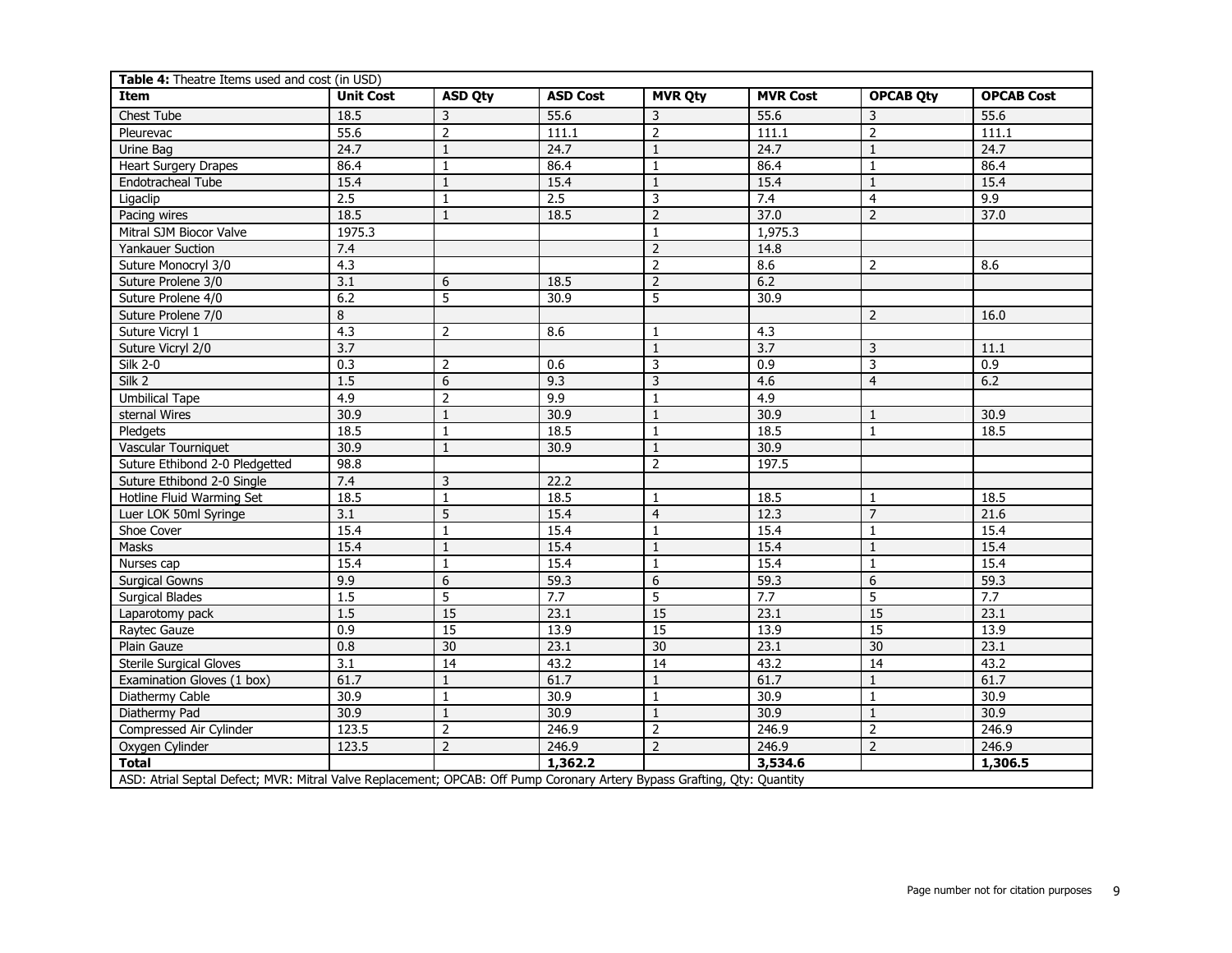| Table 5: Perfusion Items used and cost (in USD)                                                                          |                  |                |                 |                |                 |                  |                   |  |
|--------------------------------------------------------------------------------------------------------------------------|------------------|----------------|-----------------|----------------|-----------------|------------------|-------------------|--|
| Item                                                                                                                     | <b>Unit Cost</b> | <b>ASD Qty</b> | <b>ASD Cost</b> | <b>MVR Qty</b> | <b>MVR Cost</b> | <b>OPCAB Oty</b> | <b>OPCAB Cost</b> |  |
| <b>ACT Cuvette</b>                                                                                                       | 6.8              |                | 27.2            | ь              | 34              |                  | 34                |  |
| Cannula Venous Right Angled Metal 24Fr                                                                                   | 43.2             |                | 43.2            |                | 43.2            |                  |                   |  |
| Cannula Venous Right Angled Metal 31Fr                                                                                   | 43.2             |                | 43.2            |                | 43.2            |                  |                   |  |
| Cannula Aortic Curved 18fr                                                                                               | 40.1             |                | 40.1            |                | 40.1            |                  |                   |  |
| Cannula Aortic Root with Vent Line 14 Ga                                                                                 | 14.2             |                | 14.2            |                | 14.2            |                  |                   |  |
| Connector Straight 1/2 X 3/8                                                                                             | 4.3              |                |                 |                |                 |                  | 8.6               |  |
| Connector Y 1/4 x 3/8x 3/8                                                                                               | 6.2              |                | 12.4            |                | 12.4            |                  | 6.2               |  |
| Set PCP 5 Fr                                                                                                             | 34.6             |                | 34.6            |                | 34.6            |                  |                   |  |
| <b>OPCAB Stabilizer</b>                                                                                                  | 864              |                |                 |                |                 |                  | 864               |  |
| Suction LV Vent 16 Fr                                                                                                    | 14.2             |                |                 |                | 14.2            |                  |                   |  |
| Perfusion Pack                                                                                                           | 740.7            |                | 740.7           |                | 740.7           |                  |                   |  |
| Cardioplegia pack                                                                                                        | 123.5            |                | 123.5           |                | 123.5           |                  |                   |  |
| <b>Total</b>                                                                                                             |                  |                | 1,079.1         |                | 1,100.1         |                  | 912.8             |  |
| ASD: Atrial Septal Defect; MVR: Mitral Valve Replacement; OPCAB: Off Pump Coronary Artery Bypass Grafting, Oty: Quantity |                  |                |                 |                |                 |                  |                   |  |

Page number not for citation purposes 10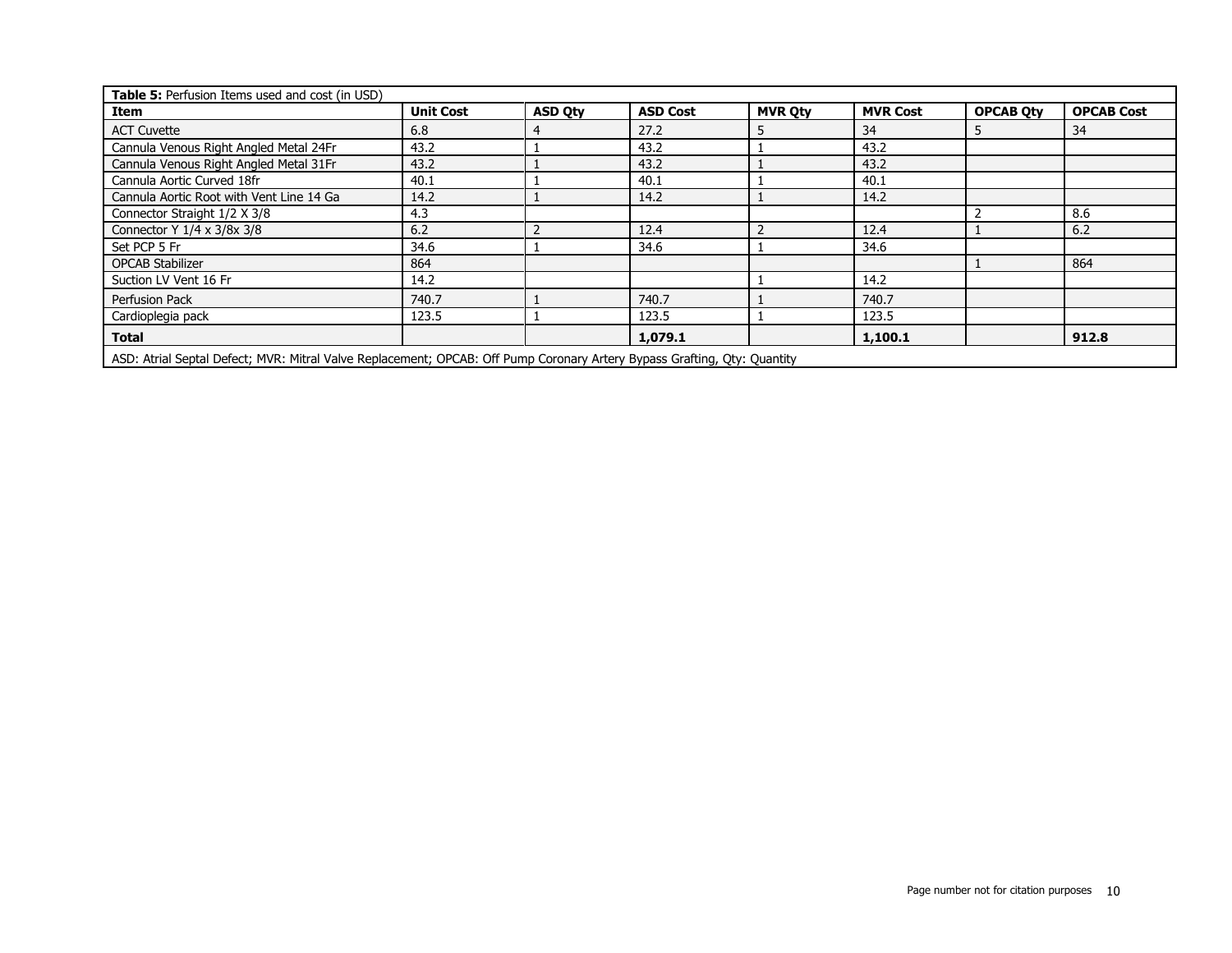| Table 6: Intensive care items used and cost (in USD)                                                                     |                  |                |                 |                |                 |                  |                   |  |
|--------------------------------------------------------------------------------------------------------------------------|------------------|----------------|-----------------|----------------|-----------------|------------------|-------------------|--|
| <b>Item</b>                                                                                                              | <b>Unit cost</b> | <b>ASD Qty</b> | <b>ASD Cost</b> | <b>MVR Qty</b> | <b>MVR Cost</b> | <b>OPCAB Qty</b> | <b>OPCAB Cost</b> |  |
| Tegaderm (IV Dressing)                                                                                                   | 3.1              |                | 3.1             | 3              | 9.3             | 2                | 6.2               |  |
| T Plus 8 x 10cm (Wound Dressing)                                                                                         | 1.2              |                |                 | $\overline{2}$ | 2.4             |                  |                   |  |
| T Plus 8 x 15cm (Wound Dressing)                                                                                         | 1.9              | $\overline{2}$ | 3.8             |                |                 |                  |                   |  |
| T Plus10 x 25cm (Wound Dressing)                                                                                         | 2.5              | 3              | 7.5             | 3              | 7.5             | 3                | 7.5               |  |
| Dressing pack                                                                                                            | 1.5              | 5              | 7.5             | 8              | 12.0            | 5                | 7.5               |  |
| Gelofusine 500ml bag                                                                                                     | 29.1             | 3              | 87.3            | 5              | 145.5           | 4                | 116.4             |  |
| Normal Saline 500ml bag                                                                                                  | 1.9              | $\overline{2}$ | 3.8             | 5              | 9.5             | 4                | 7.6               |  |
| Normal Saline (Cartoon)                                                                                                  | 37.0             | $\mathbf{1}$   | 37.0            |                | 37.0            |                  | 37.0              |  |
| Anti-embolism Stocking                                                                                                   | 21.6             | 1.0            | 21.6            |                | 21.6            |                  | 21.6              |  |
| Suction catheter                                                                                                         | 6.2              | 3              | 18.6            | 3              | 18.6            | 6                | 37.2              |  |
| <b>Foley Catheter</b>                                                                                                    | 6.2              |                | 6.2             |                | 6.2             |                  | 6.2               |  |
| Urine bag                                                                                                                | 1.9              |                | 1.9             |                | 1.9             |                  | 1.9               |  |
| Arterial catheter 20Ga                                                                                                   | 37.0             |                | 37.0            |                | 37.0            |                  | 37.0              |  |
| Central Venous Catheter 7 Fr                                                                                             | 92.6             |                | 92.6            |                | 92.6            |                  | 92.6              |  |
| Swan-Ganz Catheter 7.5 Fr                                                                                                | 154.3            |                |                 |                |                 |                  | 154.3             |  |
| Monitoring Lines 150cm m/f                                                                                               | 3.1              | $\overline{2}$ | 6.2             | 4              | 12.4            | 4                | 12.4              |  |
| Monitoring Lines 50cm m/f                                                                                                | 2.5              |                | 2.5             |                |                 |                  |                   |  |
| Transducer Double Channel                                                                                                | 49.4             |                | 49.4            |                | 49.4            |                  | 49.4              |  |
| Three way tap (with extension)                                                                                           | 3.1              | $\overline{4}$ | 12.4            | 5              | 15.5            | $\overline{4}$   | 12.4              |  |
| IV Giving Set                                                                                                            | 1.9              |                | 1.9             | 4              | 7.2             | 4                | 7.2               |  |
| Venous Cannula 16G                                                                                                       | 0.6              |                | 0.6             | 3              | 1.8             | 2                | 1.2               |  |
| Blood giving set                                                                                                         | 1.9              | $\overline{2}$ | 3.8             | $\overline{2}$ | 3.8             |                  | 1.9               |  |
| 50 ml Syringe                                                                                                            | 0.6              | $\overline{2}$ | 1.2             | $\overline{2}$ | 1.2             | $\overline{2}$   | 1.2               |  |
| Syringe and needle                                                                                                       | 0.2              | 26             | 5.2             | 30             | 6.0             | 30               | 6.0               |  |
| <b>Total cost</b>                                                                                                        |                  |                | 411.1           |                | 498.4           |                  | 624.7             |  |
| ASD: Atrial Septal Defect; MVR: Mitral Valve Replacement; OPCAB: Off Pump Coronary Artery Bypass Grafting, Qty: Quantity |                  |                |                 |                |                 |                  |                   |  |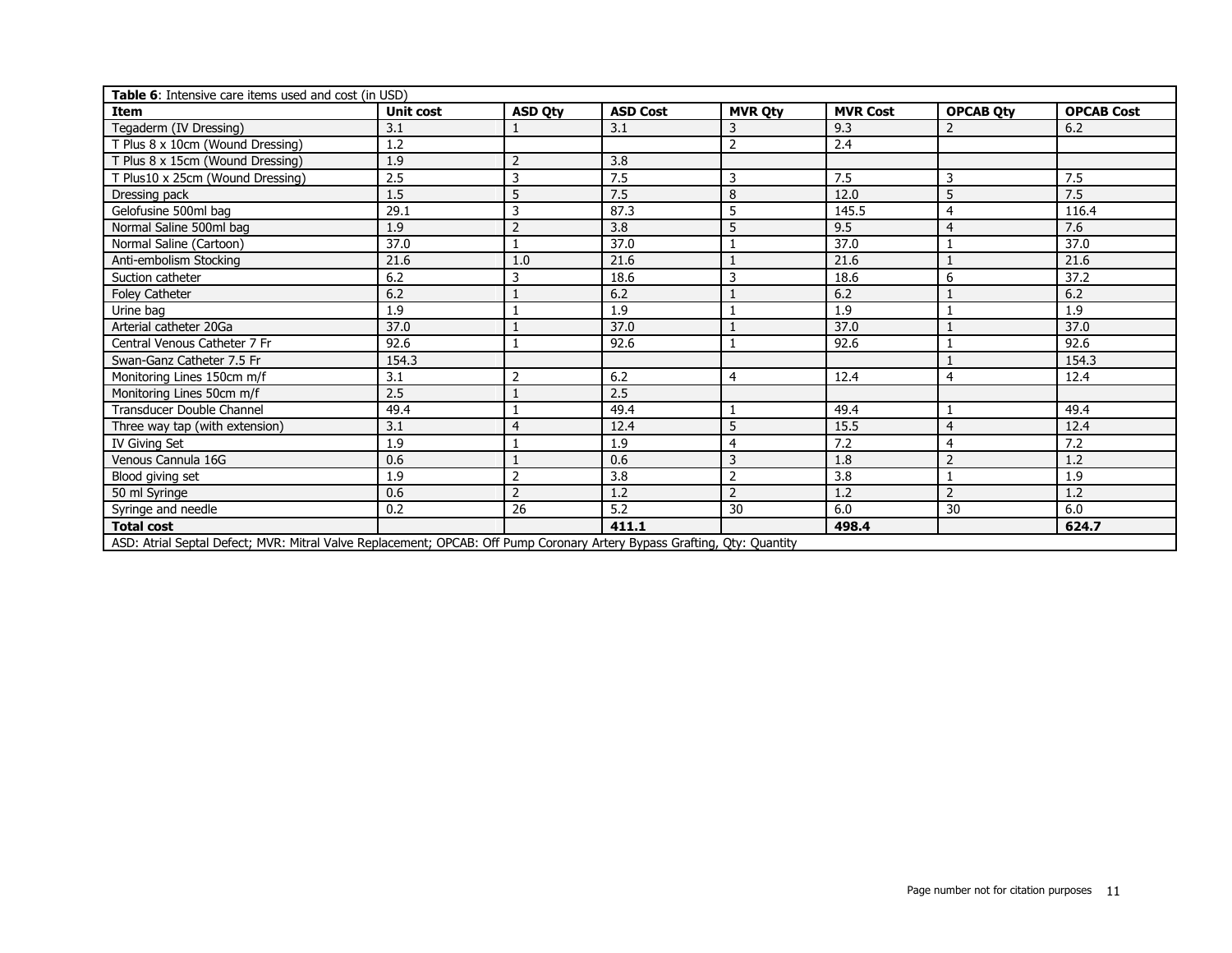| Table 7: Total cost of Open Heart Surgery Procedures (in USD and Naira) |                                                                                                                                                                         |                    |                  |                    |                    |                      |  |  |  |
|-------------------------------------------------------------------------|-------------------------------------------------------------------------------------------------------------------------------------------------------------------------|--------------------|------------------|--------------------|--------------------|----------------------|--|--|--|
| Category                                                                | ASD (USD)                                                                                                                                                               | <b>ASD (NAIRA)</b> | <b>MVR (USD)</b> | <b>MVR (NAIRA)</b> | <b>OPCAB (USD)</b> | <b>OPCAB (NAIRA)</b> |  |  |  |
| <b>Drugs</b>                                                            | 600                                                                                                                                                                     | 97,200             | 1200             | 194,400            | 740                | 119,880              |  |  |  |
| <b>Intensive Care</b>                                                   | 410                                                                                                                                                                     | 66,420             | 500              | 81,000             | 625                | 101,250              |  |  |  |
| Investigations                                                          | 955                                                                                                                                                                     | 154,700            | 3.040            | 492,480            | 3020               | 489,240              |  |  |  |
| Perfusion                                                               | 1,080                                                                                                                                                                   | 174,960            | 1,100            | 178,200            | 915                | 148,230              |  |  |  |
| Theatre                                                                 | 1,360                                                                                                                                                                   | 220,320            | 3,535            | 572,670            | 1305               | 211,400              |  |  |  |
| Honorarium                                                              | 925                                                                                                                                                                     | 150,000            | 925              | 150,000            | 925                | 150,000              |  |  |  |
| <b>Hospital Stay</b>                                                    | 900                                                                                                                                                                     | 145,000            | 900              | 145,000            | 900                | 145,000              |  |  |  |
| <b>Total (USD)</b>                                                      | 6,230                                                                                                                                                                   | 1,008,600          | 11,200           | 1,813,750          | 8,430              | 1,365,000            |  |  |  |
|                                                                         | ASD: Atrial Septal Defect; MVR: Mitral Valve Replacement; OPCAB: Off Pump Coronary Artery Bypass Grafting, Qty: Quantity. Naira is Nigerian currency, USD is US Dollars |                    |                  |                    |                    |                      |  |  |  |